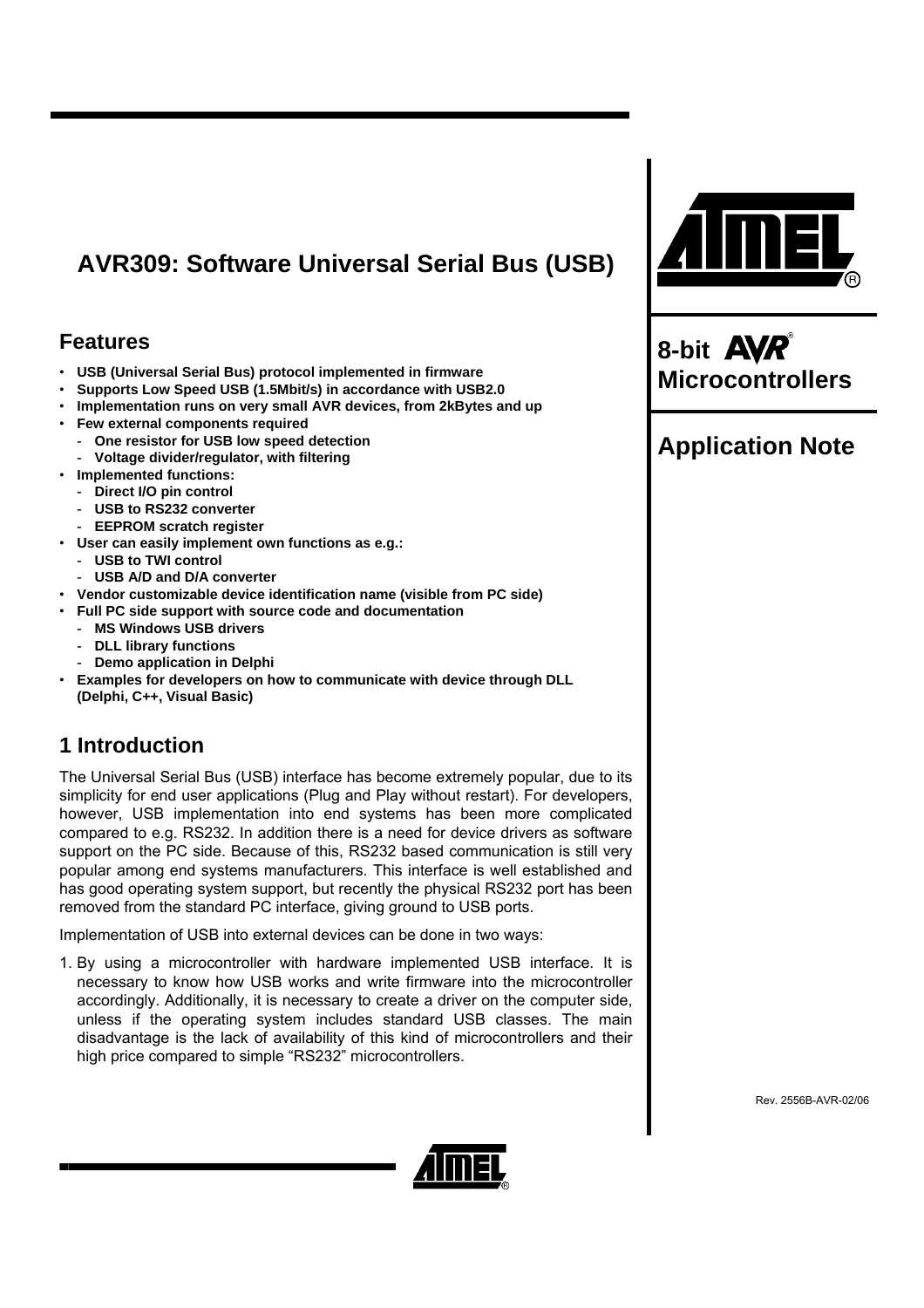

2. The second option is to use some universal converter between USB and another interface. This other interface will usually be RS232, 8-bit data bus, or TWI bus. In this case there is no need for special firmware, it isn't even necessary to know how USB works, and no driver writing is required, as the converter vendor will offer one driver for the whole solution. The disadvantage is the higher price of the complete system, and the greater dimensions of the complete product.

The solution presented in this document is a USB implementation into a low-cost microcontroller through emulation of the USB protocol in the microcontroller firmware. The main challenge for this design was obtaining sufficient speed. The USB bus is quite fast: LowSpeed - 1.5Mbit/s, FullSpeed - 12Mbit/s, HighSpeed - 480Mbit/s. The AVR microcontrollers are fully capable of meeting the hard speed requirements of LowSpeed USB. The solution is however not recommended for higher USB speeds.

# **2 Theory of Operation**

Extensive details regarding physical USB communication can be found at the website www.usb.org. This documentation is very complex and difficult for beginners. A very good and simple explanation for beginners can be found in the document "USB in a Nutshell. Making Sense of the USB Standard" written by Craig Peacock [\[2\].](#page-20-0)

In this application note the explanation is limited in scope to understanding the device firmware. The USB physical interface consists of 4 wires: 2 for powering the external device ( $V_{CC}$  and GND), and 2 signal wires (DATA+ and DATA-). The power wires give approximately 5 volts and max. 500mA. The AVR can be supplied from the Vcc and GND. The signal wires named DATA+ and DATA- handle the communication between host (computer) and device. Signals on these wires are bi-directional. Voltage levels are differential: when DATA+ is at high level, DATA- is at low level, but there are some cases in which DATA+ and DATA- are at the same level, like EOP (end of packet).

Therefore, in the firmware driven USB implementation it is necessary to be able to sense or drive both these signals.

According to the USB standard the signal wires must be driven high between 3.0- 3.6V, while the Vcc supported by the USB host is 4.4 - 5.25V. So if the microcontroller is powered directly from the USB lines, then the data lines must pass through a level converter to compensate for the different voltage levels. Another solution is to regulate the Vcc supported by the host down to 3.3V, and run the microcontroller at that voltage level.



## **Figure 1.** Low Speed Driver Signal Waveforms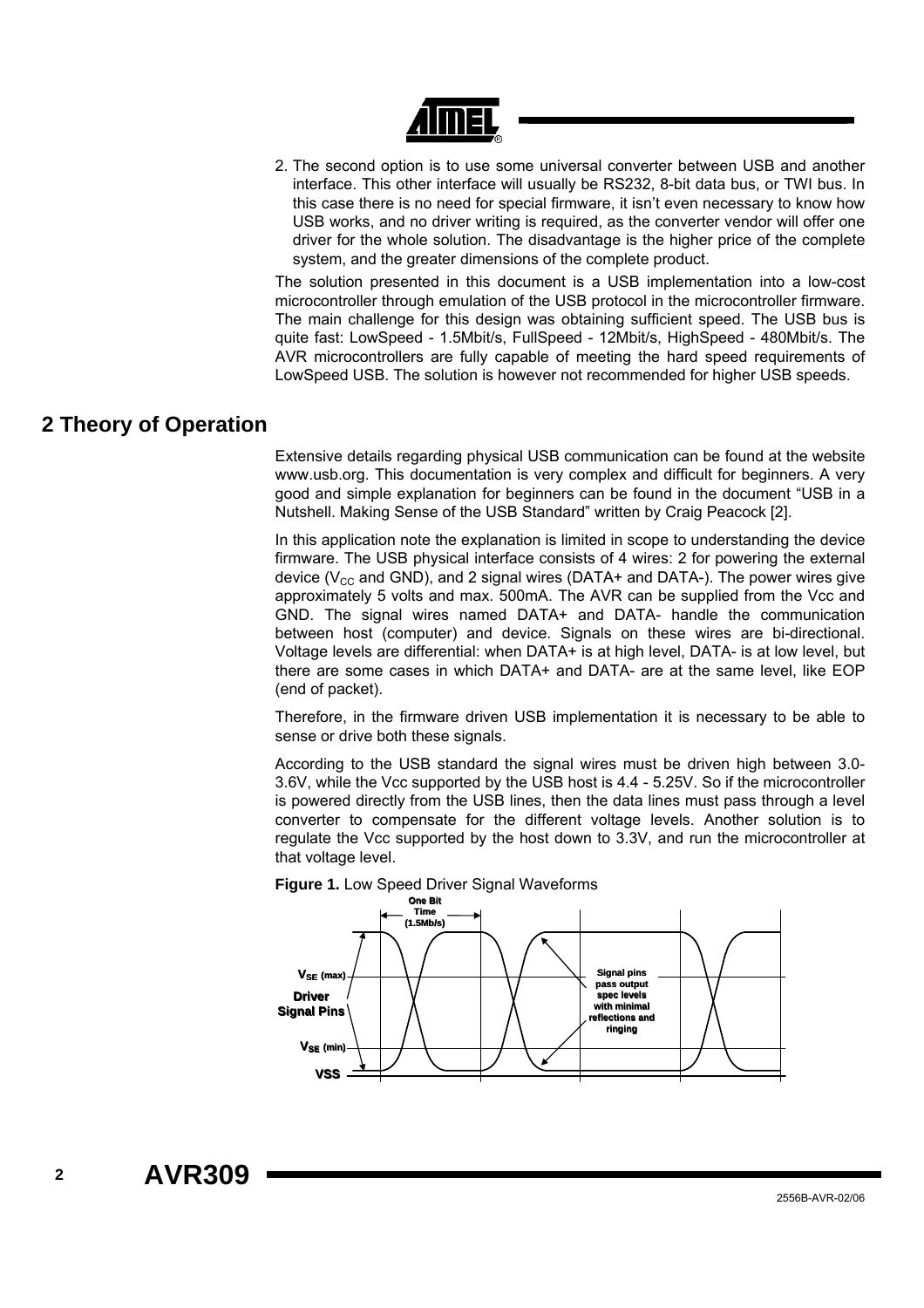

**Figure 3.** Low Speed Device Cable and Resistor Connections



The USB device connection and disconnection is detected based on the impedance sensed on the USB line. For LowSpeed USB devices a 1.5kΩ pull-up resistor between DATA- signal and Vcc is necessary. For FullSpeed devices, this resistor is connected to DATA+.

Based on this pull-up, the host computer will detect that a new device is connected to the USB line.

After the host detects a new device, it can start communicating with it in accordance with the physical USB protocol. The USB protocol, unlike UART, is based on synchronous data transfer. Synchronization of transmitter and receiver is necessary to carry out the communication. Because of this, the transmitter will transmit a small header as a sync pattern preceding the actual data. This header is a square wave (101010), succeeded by two zeros after which the actual data is transmitted.

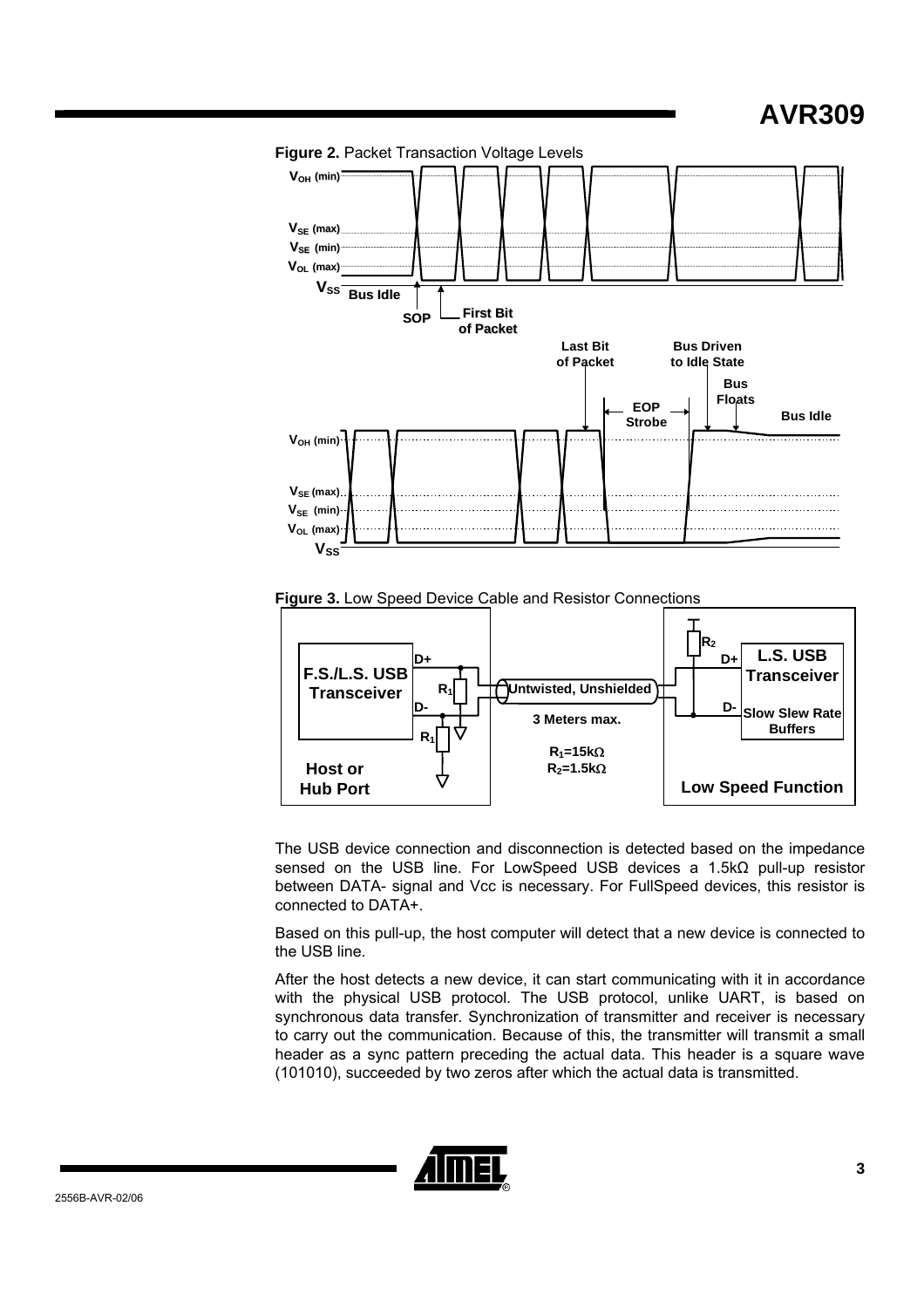<span id="page-3-0"></span>

In order to maintain synchronization, USB demands that this sync pattern is transmitted every millisecond in the case of full speed devices, or that both signal lines are pulled to zero every millisecond in the case of low speed devices. In hardware-implemented USB receivers, this synchronization is ensured by a digital PLL (phase locked loop). In this implementation, the data sampling time must be synchronized with the sync pattern, then wait for two zeros, and finally start receiving data.

Data reception on USB must satisfy the requirement that receiver and transmitter are in sync at all times. Therefore it is not permitted to send a stream of continuous zeros or ones on the data lines. The USB protocol ensures synchronization by bit stuffing. This means that, after 6 continuous ones or zeros on the data lines, one single change (one bit) is inserted. The signals on the USB lines are NRZI coded. In NRZI each '0' is represented, by a shift in the current signal level, and each '1' is represented by a hold of the current level. For the bit stuffing this means that one zero bit is inserted into the logical data stream after 6 contiguous logical ones.



**Figure 5.** NRZI Data Encoding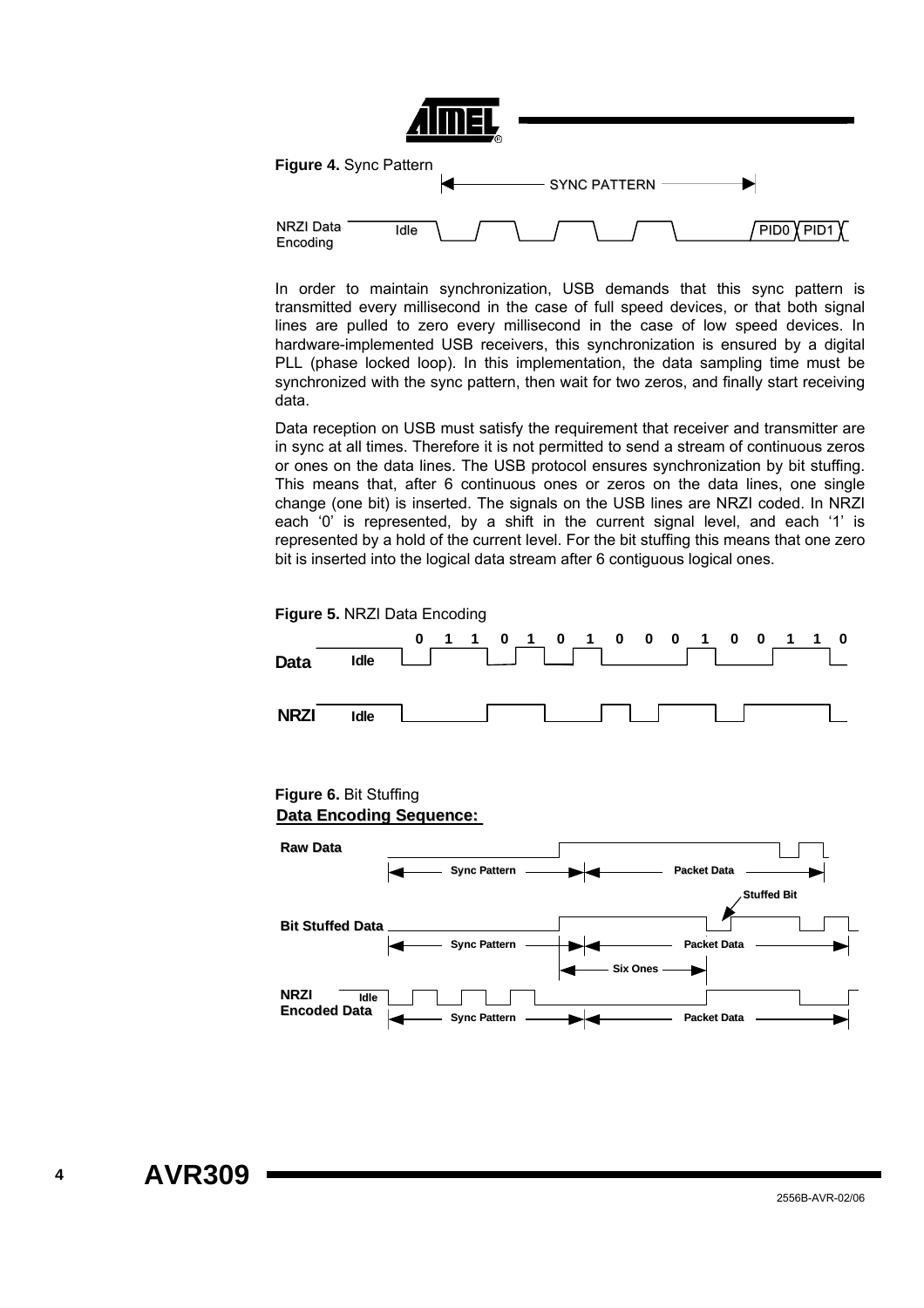

Notification of end of data transfer is made by an end-of-packet (EOP) part. EOP consists of pulling both physical DATA+ and DATA- to the low voltage level. EOP is succeeded by a short time of idle state (min 2 periods of data rate). After this, the next transaction can be performed.

Data between sync pattern and EOP is NRZI coded communication between USB device and host. The data stream is composed of packets consisting of several fields: Sync field (sync pattern), PacketID (PID), Address field (ADDR), Endpoint field (ENDP), Data, and Cyclic redundancy check field (CRC). Usage of these fields in different types of data transfer is explained well in [\[2\].](#page-20-0) USB describes four types of transfer: Control Transfer, Interrupt Transfer, Isochronous Transfer, and Bulk Transfer. Each of these transfers is dedicated for different device requirements, and their explanations can be found in [\[2\].](#page-20-0)

This implementation is using Control transfer. This transfer mode is dedicated for device settings, but can also be used for general purpose transfers. Implementation of Control transfer must exist on every USB device, as this mode is used for configuration when the device is connected for obtaining information from the device, setting device address, etc.. A description of the Control transfer and its contents can be found in [\[2\]](#page-20-0) and [\[1\].](#page-20-1) Each Control transfer consists of several stages: Setup stage, Data stage and Status stage.

Data is in USB transferred in packets, with several bytes each. The packet size is determined by each device, but is limited by specification. For LowSpeed devices, packet size is limited to 8 byte. This 8 byte long packet + start and end field must be received into the device buffer in one USB transfer. In hardware-based USB receivers, the various parts of the transfer are automatically decoded, and the device is notified only when the entire message has been assigned to the particular device. In a firmware implementation, the USB message must be decoded by firmware after the entire message has been received into the buffer. This gives us the requirements and limitations: The device must have a buffer for storing the whole USB message length, another buffer for USB transmission (prepared data to transmit), and administration overhead with message decoding and checking. Additionally the firmware is required to perform fast and precise synchronous speed reception from physical pins to buffer and transmission from buffer to pins. All these capabilities are limited by the microcontroller's speed and program/data memory capacity, so the firmware must be carefully optimized. In some cases the microcontroller computation power is very close to the minimum requirements and therefore all firmware is written in assembly.

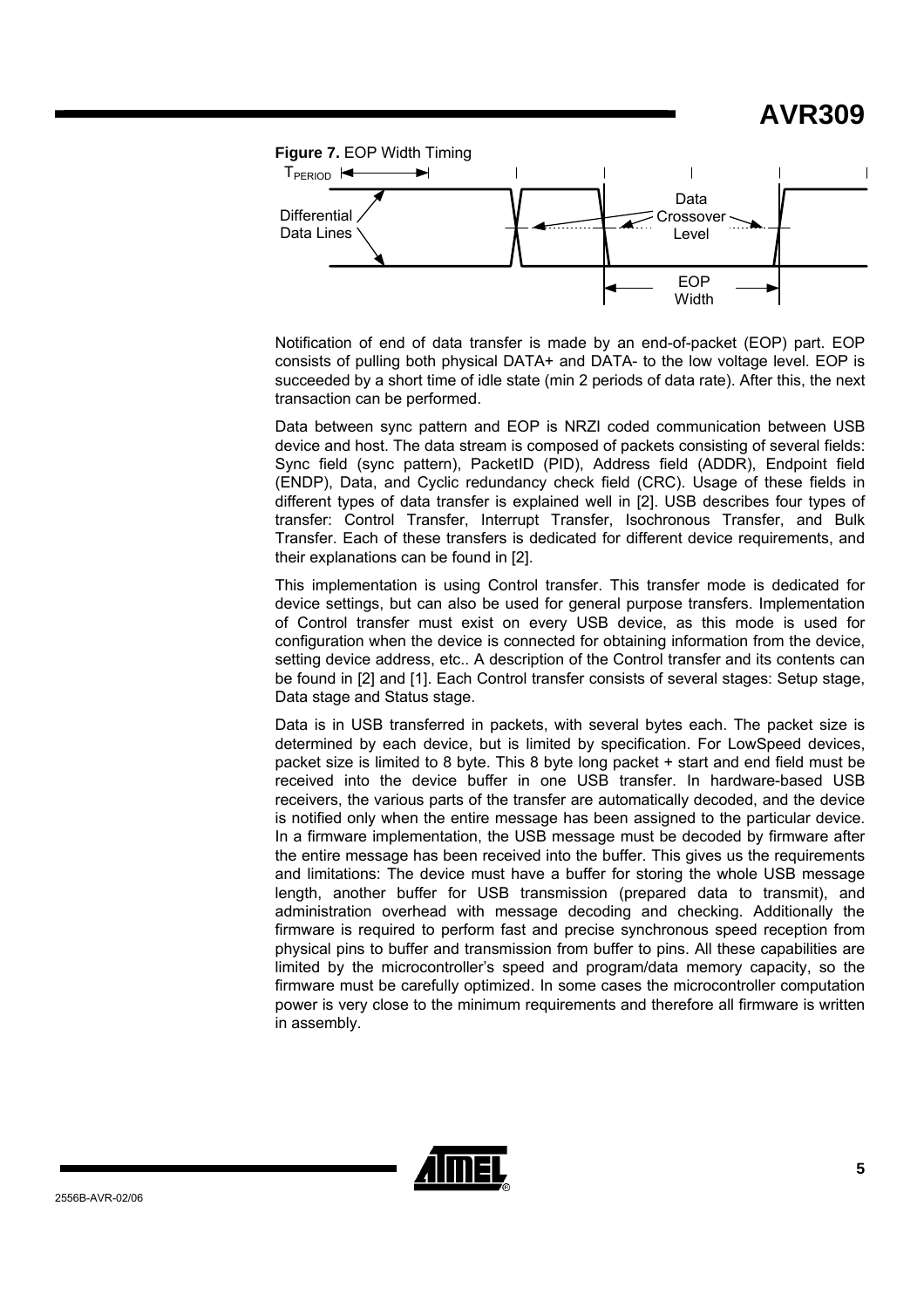

# **3 Hardware Implementation**

A schematic diagram of the microcontroller connection to the USB bus is shown in [Figure 8.](#page-5-0) This schematic was made for the specific purpose of a USB to RS232 converter. There were also implemented specific functions as direct pin control and EEPROM read/write.

<span id="page-5-0"></span>**Figure 8.** USB interface with ATtiny2313 as USB to RS232 converter with 32 byte FIFO + 8-bit I/O control + 128 bytes EEPROM



The USB data lines, DATA- and DATA+, are connected to pins PB0 and PB1 on the AVR. This connection cannot be changed because the firmware makes use of an AVR finesse for fast signal reception: The bit signal captured from the data lines is right shifted from LSB (PB0) to carry and then to the reception register, which collects the bits from the data lines. PB1 is used as input signal because on 8-pin ATtiny2313. This pin can be used as external interrupt INT0. No additional connection to INT0 is necessary – the 8-pin version of the AVR is the smallest pin count available. On other AVRs, an external connection from DATA+ to the INT0 pin is necessary to ensure no firmware changes between different AVR microcontrollers.

For proper USB device connection and signaling, the AVR running as low speed USB device must have a 1.5kΩ pull-up resistor on DATA-.

The Vcc supplied by the USB host may vary from 4.4V to 5.25V. This supply has to be regulated to  $3.0 - 3.6V$  before connecting the 1.5k $\Omega$  pull-up resistor and sourcing the AVR. Dimension a voltage regulator depending on the power load of the target system. The voltage regulator must be a low drop-out regulator. The schematic in [Figure 8](#page-5-0) use a LE35 regulator with a nominal output voltage of 3.5V. But one can use any similar solution as long as the required properties are held. Even a very simple regulator based on a Zener diode could in some cases be used.

The other components provide functions for proper operation of the microcontroller only: Crystal as clock source, and capacitors for power supply filtering.

This small component count is sufficient to obtain a functional USB device, which can communicate with a computer through the USB interface. This is a very simple and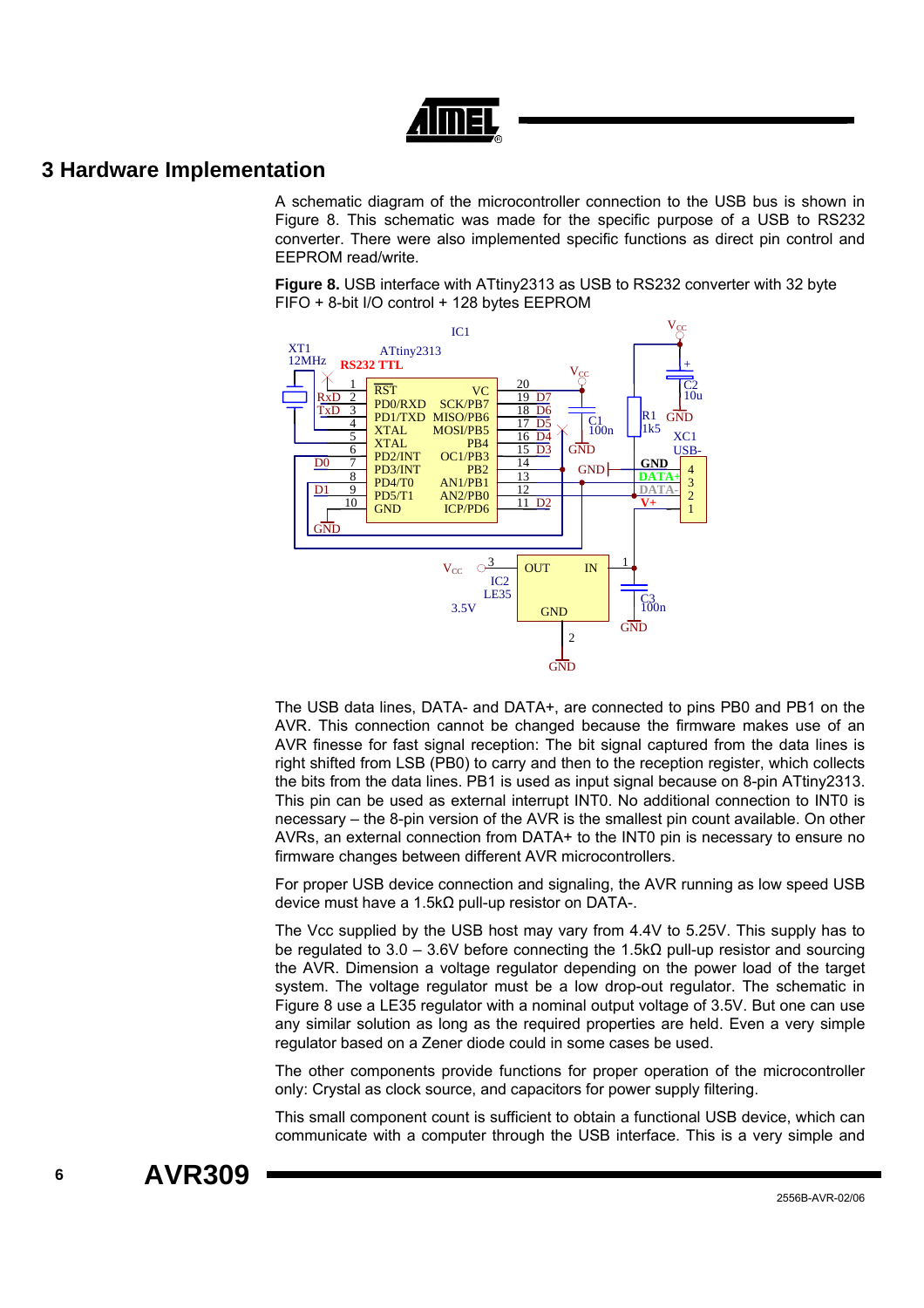inexpensive solution. Some additional components can be added to extend the device functions.

A TSOP1738 infrared sensor can be used to receive an IR signal. A MAX232 TTL to RS232 level converter should be added to make a USB to RS232 converter. To control LED diodes or display, they can be connect to I/O pins directly or through resistors.

# **4 Software Implementation**

All USB protocol reception and decoding is performed at the firmware level. The firmware first receives a stream of USB bits in one USB packet into the internal buffer. Start of reception is based on the external interrupt INT0, which takes care of the sync pattern. During reception, only the end of packet signal is checked (EOP detection only). This is due to the extreme speed of the USB data transfer. After a successful reception, the firmware will decode the data packets and analyze them. First it checks if the packet is intended for this device according to its address. The address is transferred in every USB transaction and therefore the device will know if the next transferred data are dedicated to it. USB address decoding must be done very quickly, because the device must answer with an ACK handshake packet to the USB host if it recognizes a valid USB packet with the given USB address. Therefore, this is a critical part of the USB answer.

After the reception of this bit stream, we obtain an NRZI coded array of bits with bit stuffing in the input buffer. In the decoding process we first remove the bit stuffing and then the NRZI coding. All these changes are made in a second buffer (copy of the reception buffer). A new packet can be received while the first one is being decoded. At this point, decoding speed is not so important. This is because the device can delay the answer itself. If the host asks for an answer during decoding, the device must answer immediately with NAK so that the host will understand it is not ready yet. Because of this, the firmware must be able to receive packets from the host during decoding, decode whether the transaction is intended for the device, and then send a NAK packet if there is some decoding in progress. The host will then ask again. The firmware also decodes the main USB transaction and performs the requested action; for instance, send char to RS232 line and wait for transmission complete, and prepares the corresponding answer. During this process the device will be interrupted by some packets from the host, usually IN packets to obtain an answer from the device. To these IN packets, the device must answer with NAK handshake packets. When the answer is ready, and the device has performed the required action, the answer must first go through a CRC field calculation and inclusion, then the NRZI coding, and then bit stuffing. Now, when the host requests an answer, this bit stream can be transferred to the data lines according to the USB specification.

# **4.1 Firmware description**

In the following, the main parts of the firmware will be described. The firmware is divided into blocks: interrupt routines, decoding routines, USB reception, USB transmission, requested action decoding, and performing requested custom actions.

Users can add their own functions to the firmware. Some examples on how to make customer-specific functions can be found in the firmware code, and the user can write new device extensions according to the existing built-in functions. For example TWI support can be added according to the built-in function for direct pin control.

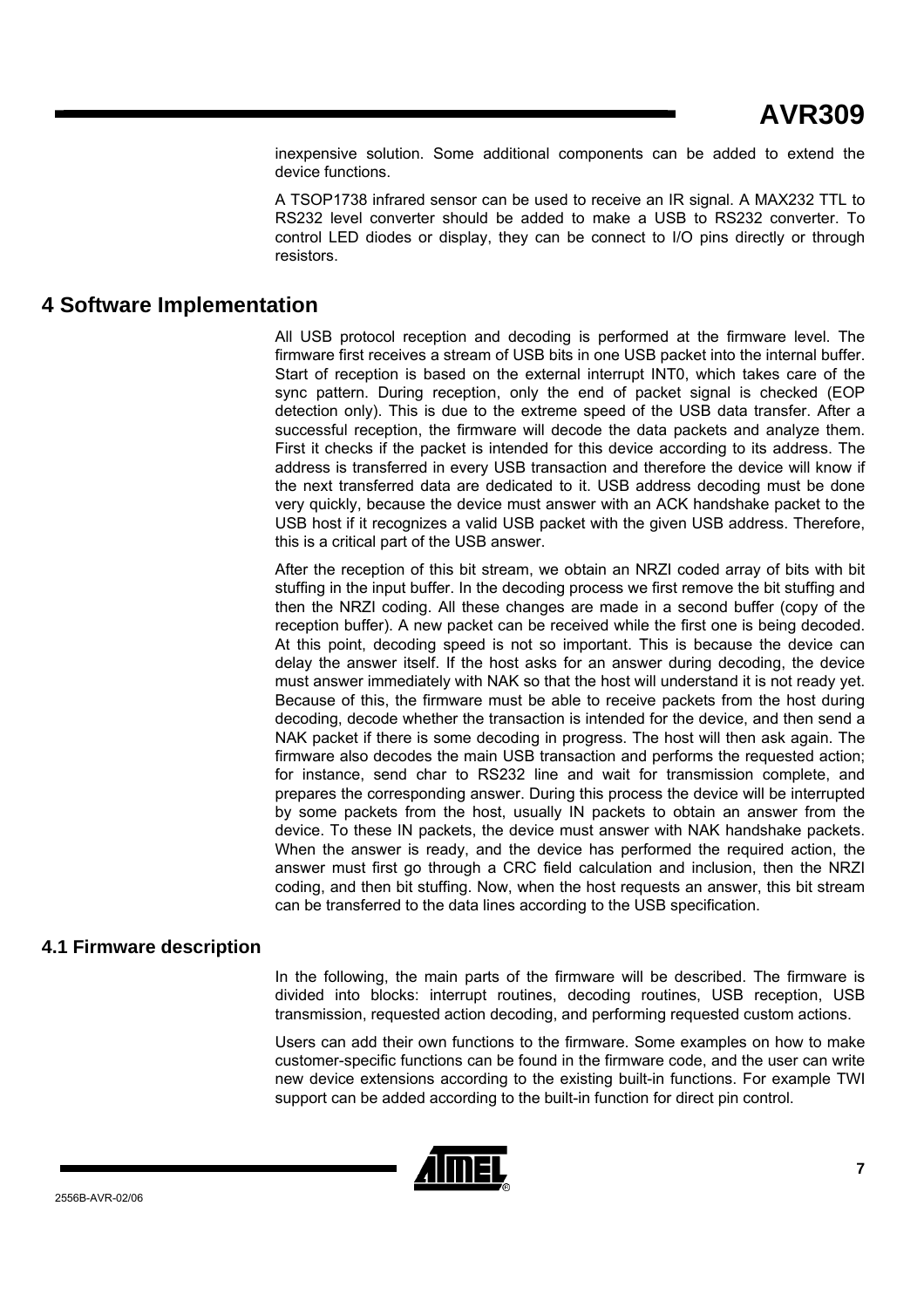

<sup>2556</sup>B-AVR-02/06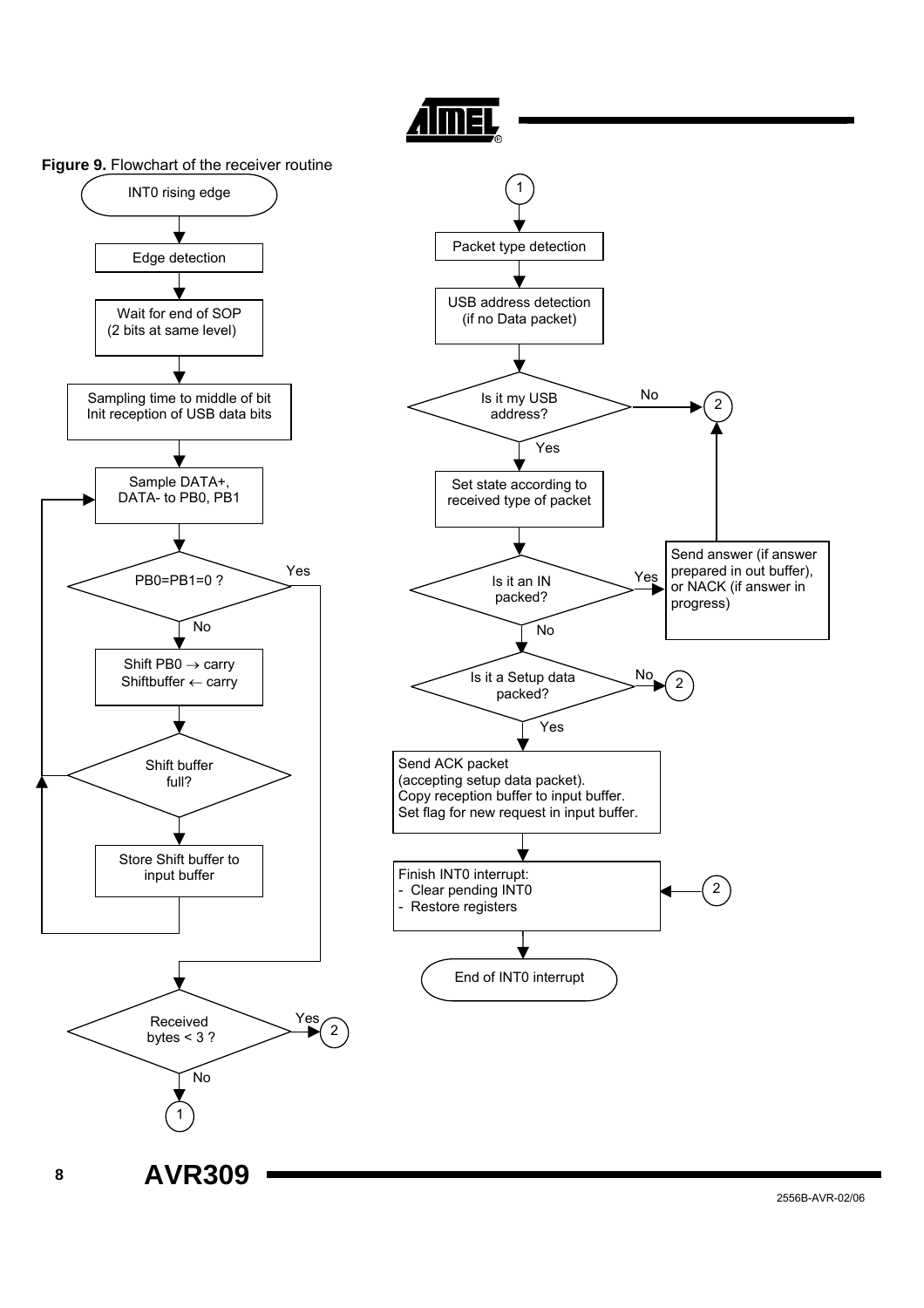# **4.2 "EXT\_INT0" Interrupt Service Routine**

The external interrupt 0 is active all the time while the firmware is running. This routine initiates the reception of the USB serial data. An external interrupt occurs on a rising edge on the INT0 pin, a rising edge marks the beginning of the sync pattern of a USB packet, se [Figure 4.](#page-3-0) This activates the USB reception routine.

First, the data sampling must be synchronized to the middle of the bit width. This is done according to the sync pattern. Since the bit duration is only 8 cycles of the XTAL clock, and the interrupt occurrence could be delayed (+/- 4 cycles), the edge synchronization of the sync pattern must be performed carefully. End of sync pattern and begin of data bits are detected according to the last dual low level bits in the sync packet (see [Figure 4\)](#page-3-0).

After this, the actual data sampling is started. Sampling is performed in the middle of the bit. Because data rate is 1.5Mbit/s (1.5MHz) and the microcontroller speed is 12MHz, we have only 8 cycles at our disposal for data bit sampling, storing the result into the buffer byte, shifting the buffer byte, checking if the whole byte has been received, storing this byte into SRAM, and checking for EOP. This is perhaps the most crucial part of the firmware; everything must be done synchronously with exact timing. When a whole USB packet has been received, packet decoding must be performed. First, we must quickly determine the packet type (SETUP, IN, OUT, DATA) and received USB address. This fast decoding must be performed inside the interrupt service routine because an answer is required very quickly after receiving the USB packet (the device must answer with an ACK handshake packet when a packet with the device address has been received, and with NAK when the packet is for the device, but when no answer is currently ready).

At the end of the reception routine (after ACK/NAK handshake packet has been sent) the sampled data buffer must be copied into another buffer on which the decoding will be performed. This is in order to free the reception buffer to receive a new packet.

During reception the packet type is decoded and the corresponding flag value is set. This flag is tested in the main program loop, and according to its value the appropriate action will be taken and the corresponding answer will be prepared with no regard to microcontroller speed requirements.

The INT0 must be allowed to keep its very fast invocation time in all firmware routines, so no interrupt disabling is allowed and during other interrupts' execution (for example serial line receive interrupt) INT0 must be enabled. Fast reception in the INT0 interrupt routine is very important, and it is necessary to optimize the firmware for speed and exact timing. One important issue is register backup optimization in interrupt routines.

# **4.3 Main program loop**

The main program loop is very simple. It is only required to check the action flag: what to do when some received data are present. In addition it checks whether the USB interface is reset (both data lines at low level for a long time) and, if it is, reinitializes the device. When there is something to do (i.e. action flag active), the corresponding action is called: decoding NRZI in packet, bit stuffing removal, and preparation of the requested answer in the transmit buffer (with bit stuffing and NRZI coding). Then one flag is activated to signal that the answer is prepared for sending.

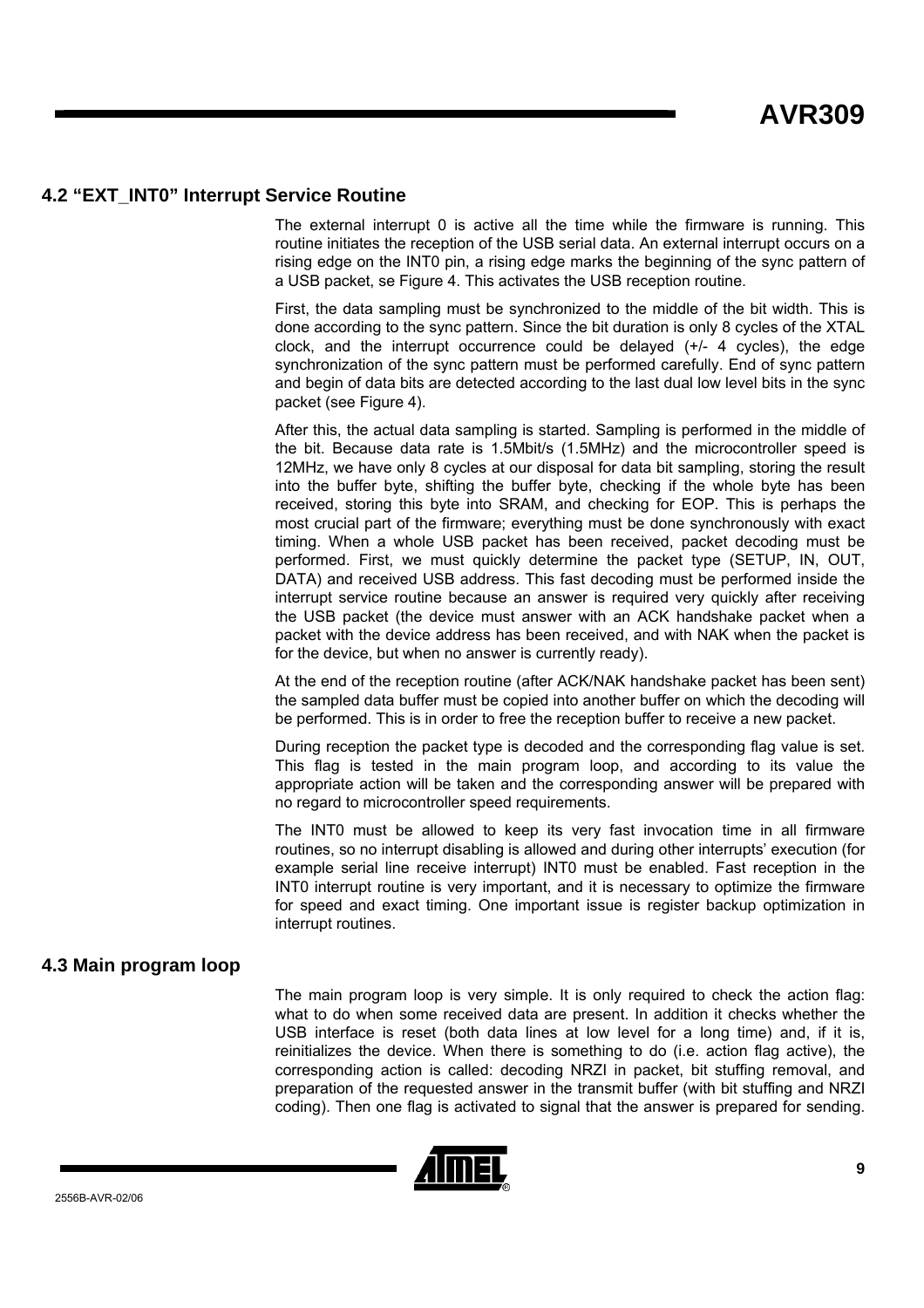

Physical output buffer transmission to the USB lines is performed in the reception routine as answer to the IN packet.

## **4.4 Short description of firmware subroutines**

In the following, the firmware subroutines and their purposes are described briefly.

## **4.4.1 Reset:**

Initialization of the AVR microcontroller resources: stack, serial lines, USB buffers, interrupts.

## **4.4.2 Main:**

The main program loop. Checks the action flag value and, if flag is set, performs the required action. Additionally, this routine checks for USB reset on data lines and reinitializes the USB microcontroller interface if this is the case.

## **4.4.3 Int0Handler:**

The interrupt service routine for the INT0 external interrupt. Main reception/transmission engine; emulation from USB data lines. Storing data to buffer, decision of USB packet owners (USB address), packet recognition, sending answer to USB host. Basically the heart of the USB engine.

#### **4.4.4 SetMyNewUSBAddresses:**

Routine to change the USB address. The address is changed and is coded to its NRZI equivalent. This is done because the address decoding during USB packet reception, must be performed quickly.

## **4.4.5 FinishReceiving:**

Copies coded raw data from USB reception packet to decoding packet (for NRZI and bit stuffing decoding).

## **4.4.6 USBreset:**

Initializes USB interface to default values (as the state after power on).

## **4.4.7 SendPreparedUSBAnswer:**

Sends prepared output buffer contents to USB lines. NRZI coding and bit stuffing is performed during transmission. Packet is ended with EOP.

## **4.4.8 ToggleDATAPID:**

Toggles DATAPID packet identifier (PID) between DATA0 and DATA1 PID. This toggling is necessary during transmission as per the USB specification.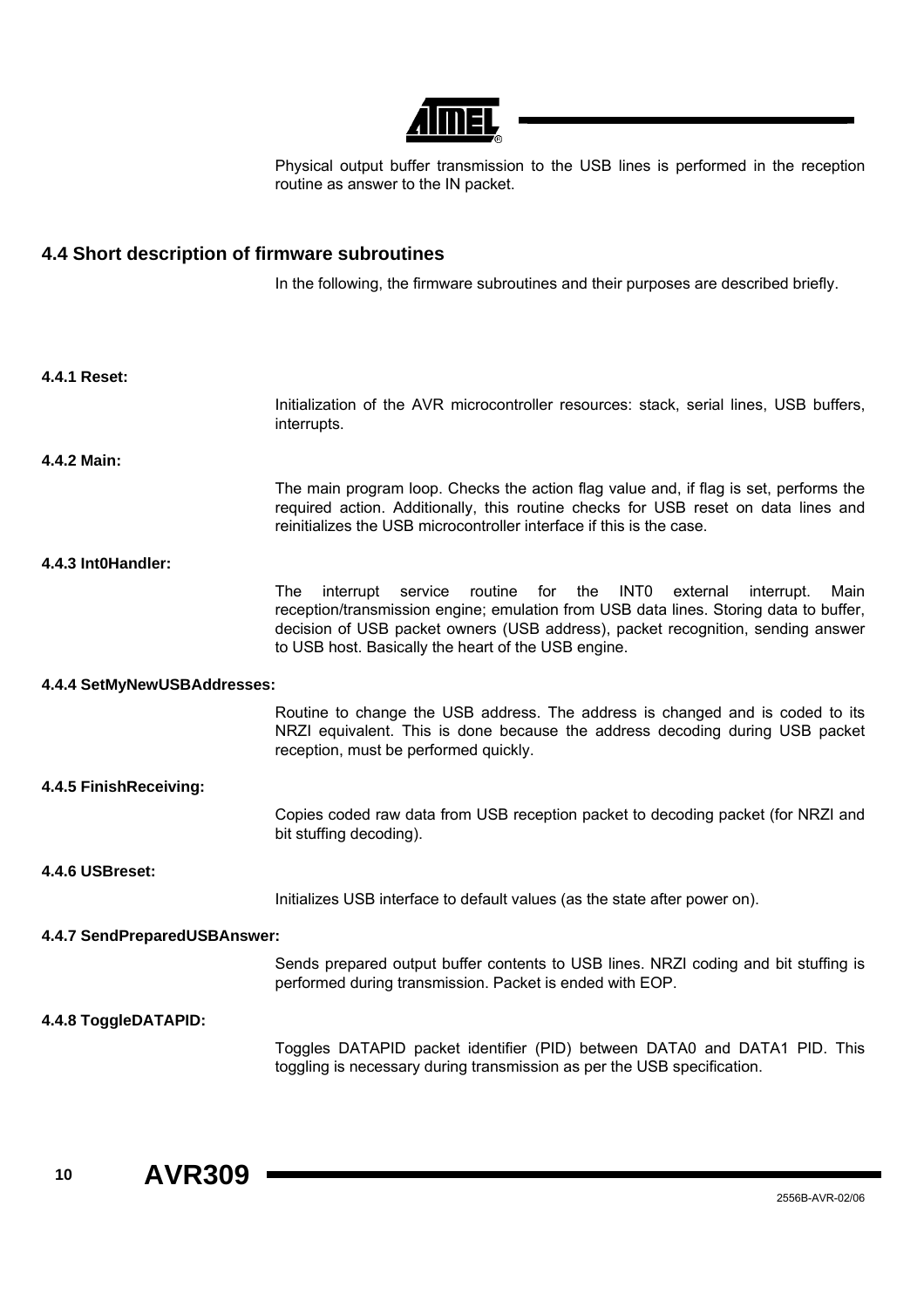## **4.4.9 ComposeZeroDATA1PIDAnswer:**

|                             | Composes zero answer for transmission. Zero answer contains no data and is used<br>in some cases as answer when no additional data is available on device.                                                                                                                     |
|-----------------------------|--------------------------------------------------------------------------------------------------------------------------------------------------------------------------------------------------------------------------------------------------------------------------------|
| 4.4.10 InitACKBufffer:      |                                                                                                                                                                                                                                                                                |
|                             |                                                                                                                                                                                                                                                                                |
|                             | Initializes buffer in RAM with ACK data (ACK handshake packet). This buffer is<br>frequently sent as answer so it is always kept ready in memory.                                                                                                                              |
| 4.4.11 SendACK:             |                                                                                                                                                                                                                                                                                |
|                             |                                                                                                                                                                                                                                                                                |
|                             | Transmits ACK packet to USB lines.                                                                                                                                                                                                                                             |
| 4.4.12 InitNAKBuffer:       |                                                                                                                                                                                                                                                                                |
|                             |                                                                                                                                                                                                                                                                                |
|                             | Initializes buffer in RAM with NAK data (NAK handshake packet). This buffer is<br>frequently sent as answer so it is always kept ready in memory.                                                                                                                              |
| 4.4.13 SendNAK:             |                                                                                                                                                                                                                                                                                |
|                             |                                                                                                                                                                                                                                                                                |
|                             | Transmits NAK packet to USB lines.                                                                                                                                                                                                                                             |
| 4.4.14 ComposeSTALL:        |                                                                                                                                                                                                                                                                                |
|                             |                                                                                                                                                                                                                                                                                |
|                             | Initializes buffer in RAM with STALL data (STALL handshake packet). This buffer is<br>frequently sent as answer so it is always kept ready in memory.                                                                                                                          |
| 4.4.15 DecodeNRZI:          |                                                                                                                                                                                                                                                                                |
|                             |                                                                                                                                                                                                                                                                                |
|                             | Performs NRZI decoding. Data from USB lines in buffer is NRZI coded. This routine<br>removes the NRZI coding from the data.                                                                                                                                                    |
| 4.4.16 BitStuff:            |                                                                                                                                                                                                                                                                                |
|                             |                                                                                                                                                                                                                                                                                |
|                             | Removes/adds bit stuffing in received USB data. Bit stuffing is added by host<br>hardware according to the USB specification to ensure synchronization in data<br>sampling. This routine produces received data without bit stuffing or data to transmit<br>with bit stuffing. |
| 4.4.17 ShiftInsertBuffer:   |                                                                                                                                                                                                                                                                                |
|                             |                                                                                                                                                                                                                                                                                |
|                             | Auxiliary routine for use when performing bit stuffing addition. Adds one bit to output<br>data buffer and thus increases the buffer length. The remainder of the buffer is shifted<br>out.                                                                                    |
| 4.4.18 ShiftDeleteBuffer:   |                                                                                                                                                                                                                                                                                |
|                             |                                                                                                                                                                                                                                                                                |
|                             | Auxiliary routine for use when performing bit stuffing removal. Removes one bit to<br>output data buffer and thus decreases the buffer length. The remainder of the buffer<br>is shifted in.                                                                                   |
| 4.4.19 MirrorInBufferBytes: |                                                                                                                                                                                                                                                                                |
|                             |                                                                                                                                                                                                                                                                                |
|                             | Exchanges bit order in byte because data is received from USB lines to buffer in<br>reverse order (LSB/MSB).                                                                                                                                                                   |



t.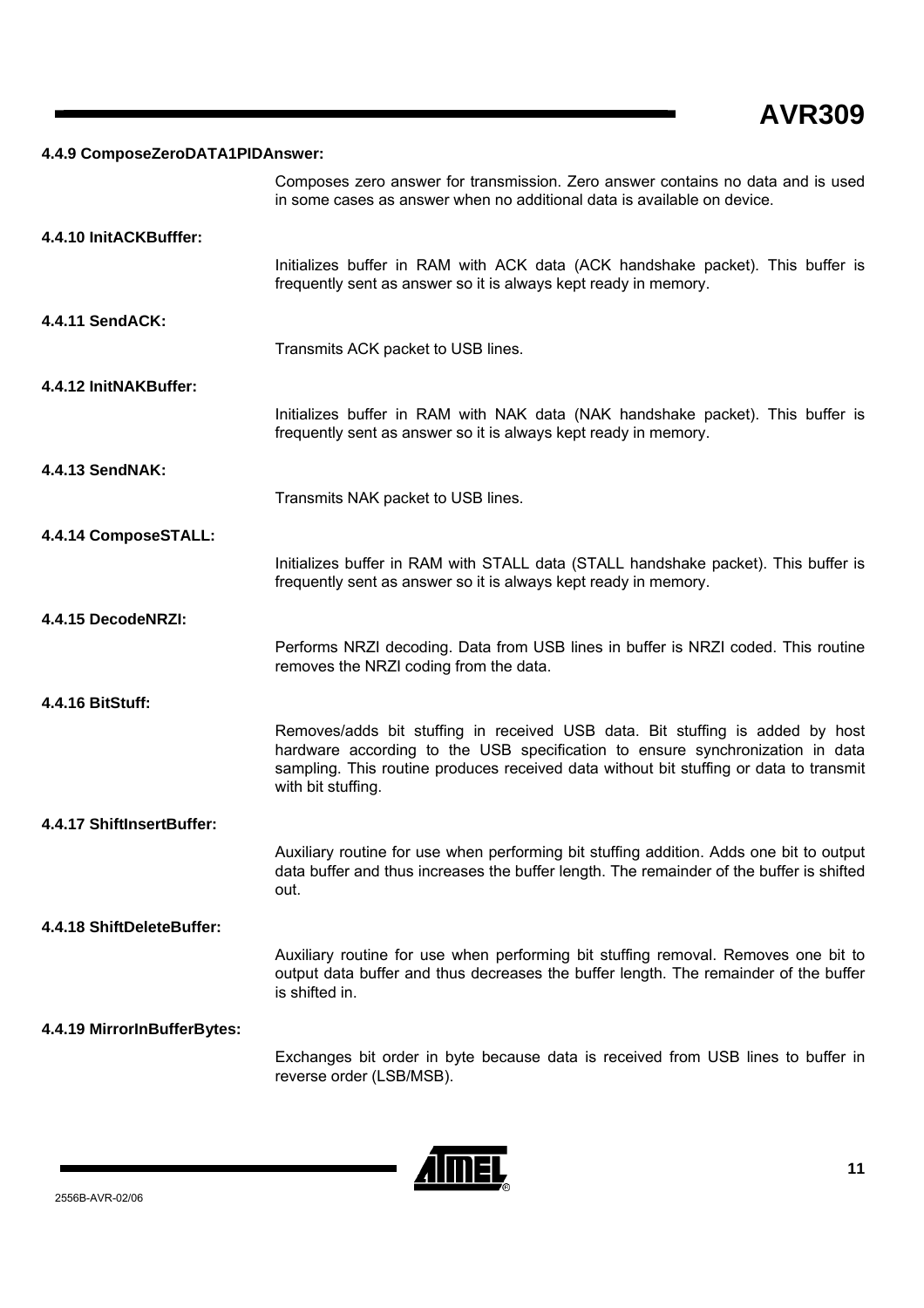

 $\blacksquare$ 

| 4.4.20 CheckCRCIn:                      |                                                                                                                                                                                                                                                                                                                           |
|-----------------------------------------|---------------------------------------------------------------------------------------------------------------------------------------------------------------------------------------------------------------------------------------------------------------------------------------------------------------------------|
|                                         | Performs CRC (cyclic redundancy check) on received data packet. CRC is added to<br>USB packet to detect data corruption.                                                                                                                                                                                                  |
| 4.4.21 AddCRCOut:                       |                                                                                                                                                                                                                                                                                                                           |
|                                         | Adds CRC field into output data packet. CRC is calculated according to the USB<br>specification from given USB fields.                                                                                                                                                                                                    |
| 4.4.22 CheckCRC:                        |                                                                                                                                                                                                                                                                                                                           |
|                                         | Auxiliary routine used in CRC checking and addition.                                                                                                                                                                                                                                                                      |
| 4.4.23 LoadDescriptorFromROM:           |                                                                                                                                                                                                                                                                                                                           |
|                                         | Loads data from ROM to USB output buffer (as USB answer).                                                                                                                                                                                                                                                                 |
| 4.4.24 LoadDescriptorFromROMZeroInsert: |                                                                                                                                                                                                                                                                                                                           |
|                                         | Loads data from ROM to USB output buffer (as USB answer) but every even byte is<br>added as zero. This is used when a string descriptor in UNICODE format is requested<br>(ROM saving).                                                                                                                                   |
| 4.4.25 LoadDescriptorFromSRAM:          |                                                                                                                                                                                                                                                                                                                           |
|                                         | Loads data from RAM to USB output buffer (as USB answer).                                                                                                                                                                                                                                                                 |
| 4.4.26 LoadDescriptorFromEEPROM:        |                                                                                                                                                                                                                                                                                                                           |
|                                         | Loads data from data EEPROM to USB output buffer (as USB answer).                                                                                                                                                                                                                                                         |
|                                         |                                                                                                                                                                                                                                                                                                                           |
| 4.4.27 Load[X]Descriptor:               |                                                                                                                                                                                                                                                                                                                           |
|                                         | Performs selection for answer source location: ROM, RAM or EEPROM.                                                                                                                                                                                                                                                        |
| 4.4.28 PrepareUSBOutAnswer:             |                                                                                                                                                                                                                                                                                                                           |
|                                         | Prepares USB answer to output buffer according to request by USB host, and<br>performs the requested action. Adds bit stuffing to answer.                                                                                                                                                                                 |
| 4.4.29 PrepareUSBAnswer:                |                                                                                                                                                                                                                                                                                                                           |
|                                         | Main routine for performing the required action and preparing the corresponding<br>answer. The routine will first determine which action to perform - discover function<br>number from received input data packet – and then perform the requested function.<br>Function parameters are located in the input data packet. |
|                                         | The routine is divided into two parts:                                                                                                                                                                                                                                                                                    |
|                                         | • standard requests                                                                                                                                                                                                                                                                                                       |
|                                         | • vendor specific requests                                                                                                                                                                                                                                                                                                |
|                                         | Standard requests are necessary and are described in USB specification<br>(SET_ADDRESS, GET_DESCRIPTOR, ).                                                                                                                                                                                                                |
|                                         | Vendor specific requests are requests that can obtain vendor specific data (in Control<br>USB transfer). Control IN USB transfer is used for this AVR device to communicate<br>with host. Developers can add their own functions here and in this manner extend the                                                       |
| <b>AVR309</b><br>12                     |                                                                                                                                                                                                                                                                                                                           |

٠

۰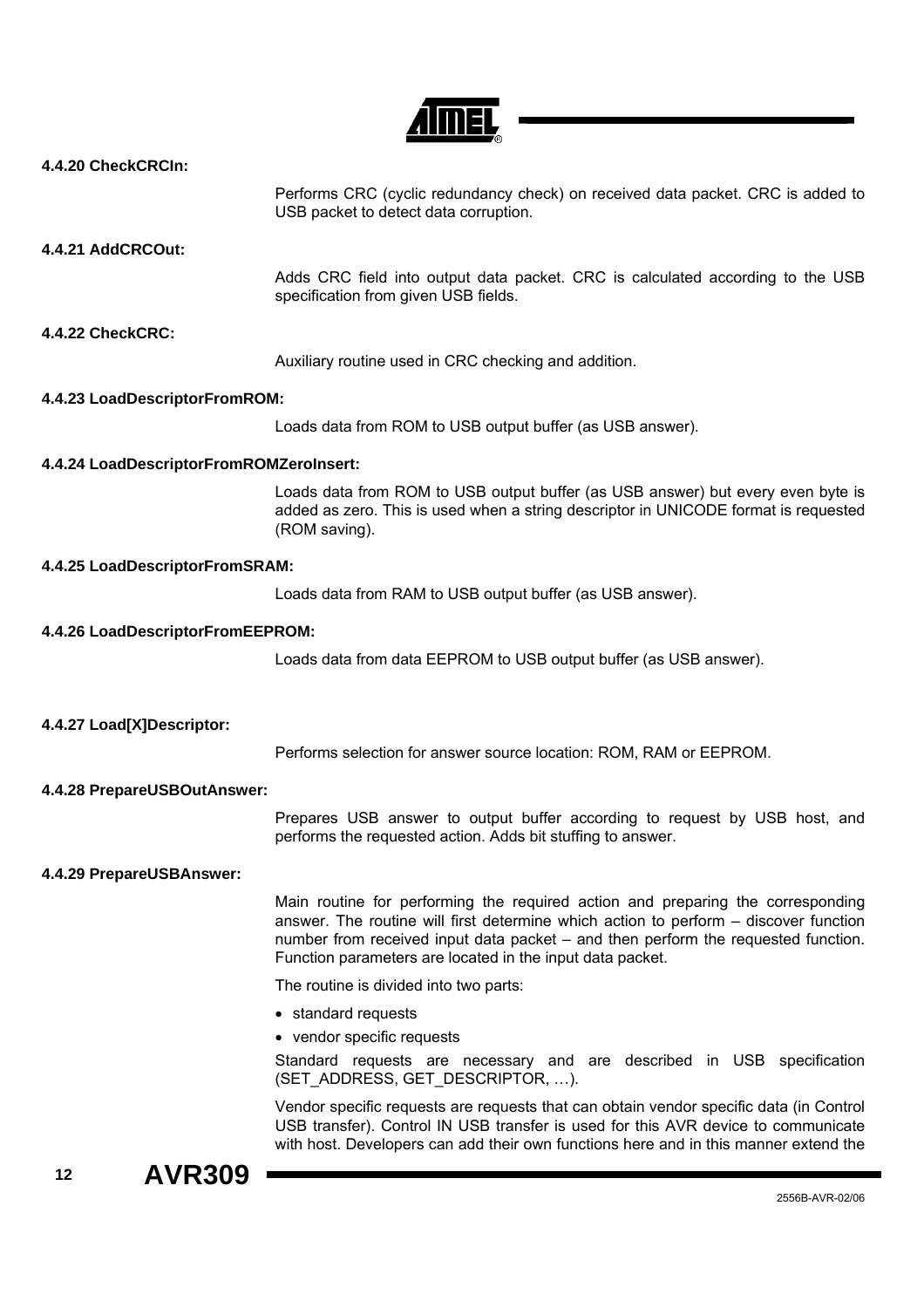# **AVR309**

device versatility. The various documented built-in functions in the source code can be used as templates on how to add custom functions.

# **4.5 Standard USB functions (Standard Requests)**

ComposeGET\_STATUS; ComposeCLEAR\_FEATURE; ComposeSET\_FEATURE; ComposeSET\_ADDRESS; ComposeGET\_DESCRIPTOR; ComposeSET\_DESCRIPTOR; ComposeGET\_CONFIGURATION; ComposeSET\_CONFIGURATION; ComposeGET\_INTERFACE; ComposeSET\_INTERFACE; ComposeSYNCH\_FRAME;

# **4.6 Vendor USB functions (Vendor requests)**

DoSetInfraBufferEmpty; DoGetInfraCode; DoSetDataPortDirection; DoGetDataPortDirection; DoSetOutDataPort; DoGetOutDataPort; DoGetInDataPort; DoEEPROMRead; DoEEPROMWrite; DoRS232Send; DoRS232Read; DoSetRS232Baud; DoGetRS232Baud; DoGetRS232Buffer; DoSetRS232DataBits; DoGetRS232DataBits; DoSetRS232Parity; DoGetRS232Parity;

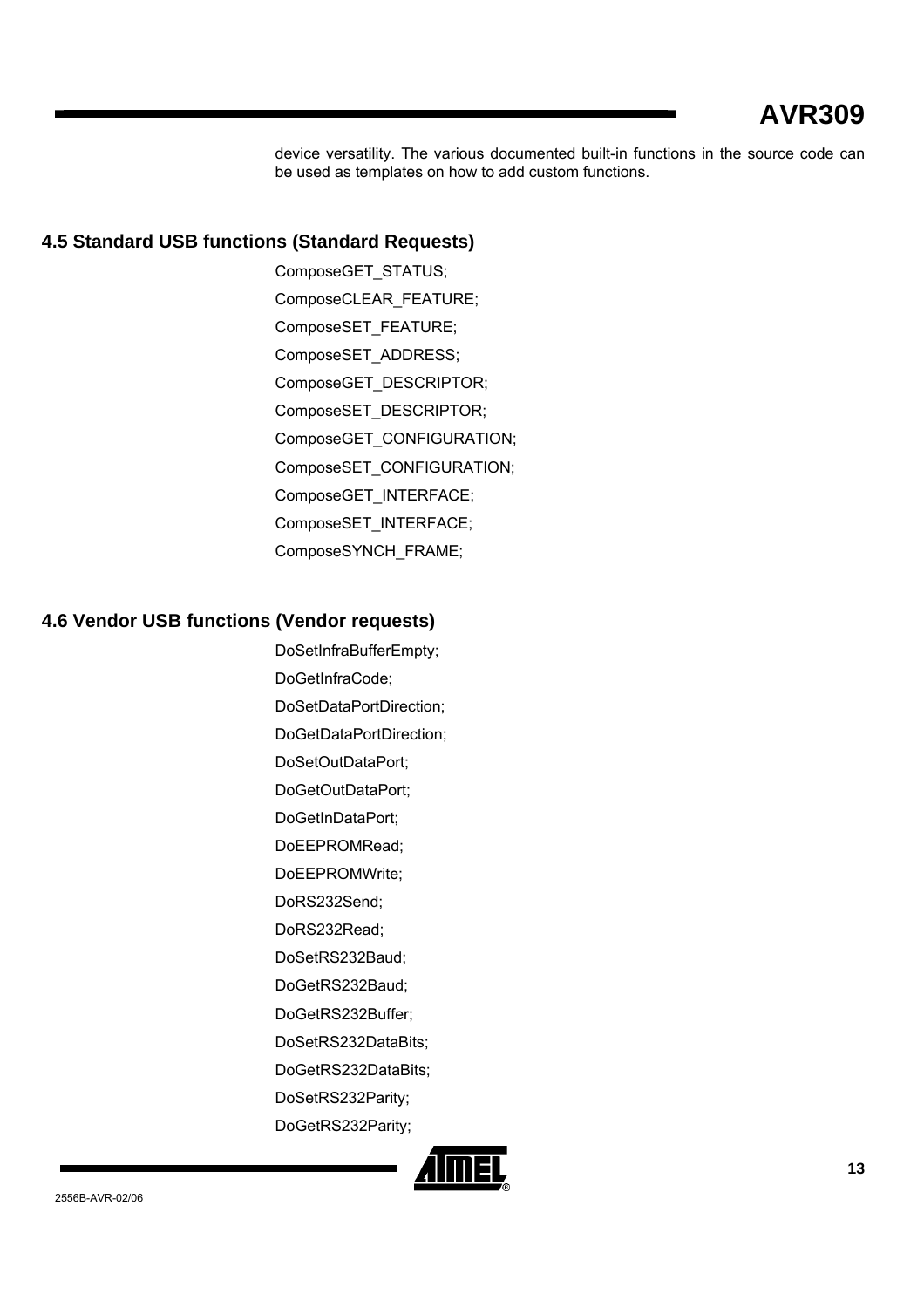DoSetRS232StopBits; DoGetRS232StopBits;

# **4.7 Data structures (USB descriptors and strings)**

DeviceDescriptor;

ConfigDescriptor:

LangIDStringDescriptor;

VendorStringDescriptor;

DevNameStringDescriptor;

# **4.8 Format of input message from USB host**

As stated above, this USB device uses USB Control Transfer. This type of transfer uses a data format defined in the USB specification described in [\[2\]](#page-20-0) on page 13 (Control Transfers). The document describes the details and explains how the control transfer works, and therefore also how this device communicates with the USB host. The AVR device is using control IN endpoint. A nice example of data communication can be found on page 15 of [\[2\].](#page-20-0) The communication between the host and the AVR device is done according to this example.

In addition to the actual control transfer, the format of the DATA0/1 field in the transfer is discussed. Control transfer defines in its setup stage a standard request, which is 8 bytes long. Its format is described on page 26 of [\[2\]](#page-20-0) (The Setup Packet). There is a table with a description of the meaning of every byte. The following is important:

The standard setup packet is used for detection and configuration of the device after power on. This packet uses the Standard Type request in the bmRequestType field (bits D6-D5 = 0). All the following fields' (bRequest, wValue, wIndex, wLength) meanings can be found in the USB specification. Their explanation can be found on pages 27-30 in [\[2\]](#page-20-0) (Standard Requests).

Every setup packet has eight bytes, used as described in [Table 1.](#page-14-0)

**14 AVR309**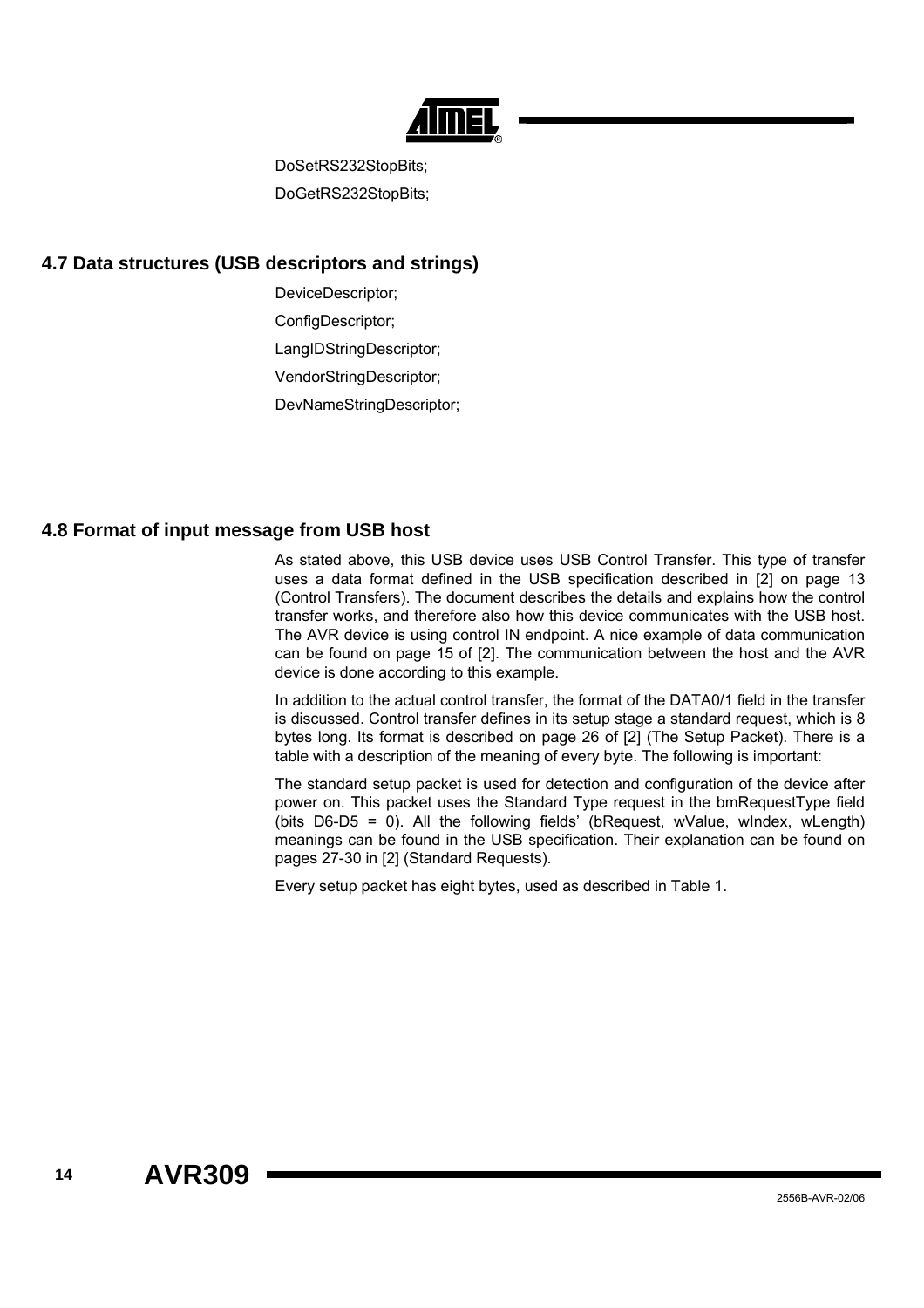| <b>Offset</b>  | <b>Field</b>  | <b>Size</b>    | Value           | <b>Description</b>                                                                                                                                                                                                                                                                                       |  |  |
|----------------|---------------|----------------|-----------------|----------------------------------------------------------------------------------------------------------------------------------------------------------------------------------------------------------------------------------------------------------------------------------------------------------|--|--|
| $\mathbf{0}$   | bmRequestType | 1              | Bit-map         | Characteristics of request<br>D7<br>Data xfer direction<br>$0 =$ Host to device<br>$1 =$ Device to host<br>D6.5<br>Type<br>$0 =$ Standard<br>$1 = Class$<br>$2 = V$ endor<br>$3$ = Reserved<br>D4.0<br>Recipient<br>$0 =$ Device<br>$1 =$ Interface<br>$2 =$ Endpoint<br>$3 =$ Other<br>$431$ = Reserved |  |  |
| 1              | bRequest      | 1              | Value           | Specific request                                                                                                                                                                                                                                                                                         |  |  |
| $\overline{2}$ | wValue        | $\overline{2}$ | Value           | Word-sized field that varies according to request                                                                                                                                                                                                                                                        |  |  |
| 4              | windex        | 2              | Index or Offset | Word sized field that varies according to request - typically used to<br>pass an index or offset                                                                                                                                                                                                         |  |  |
| 6              | wLength       | $\overline{2}$ | Count           | Number of bytes to transfer if there is a data phase                                                                                                                                                                                                                                                     |  |  |

# <span id="page-14-0"></span>Table 1. Standard setup packet fields (control transfer)

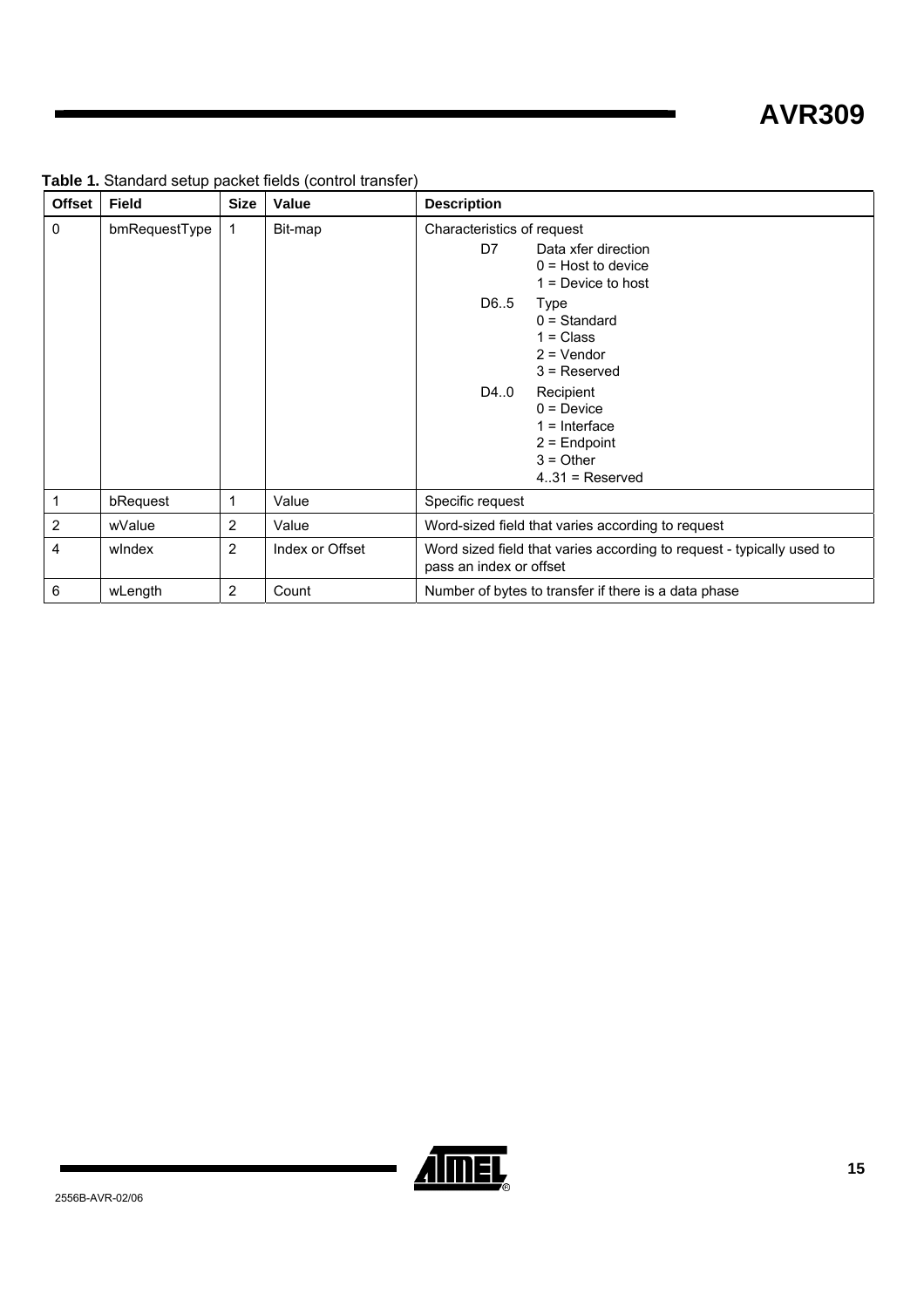

**.** 

## **Table 2.** Standard device requests

| <b>BmRequest-</b><br><b>Type</b>    | bRequest                 | wValue                                        | windex                        | wLength              | <b>Data</b>                                           |
|-------------------------------------|--------------------------|-----------------------------------------------|-------------------------------|----------------------|-------------------------------------------------------|
| 00000000B<br>00000001B<br>00000010B | <b>CLEAR FEATURE</b>     | Feature<br>Selector                           | Zero<br>Interface<br>Endpoint | Zero                 | None                                                  |
| 10000000B                           | <b>GET CONFIGURATION</b> | Zero                                          | Zero                          | One                  | Configuration<br>Value                                |
| 10000000B                           | <b>GET DESCRIPTOR</b>    | Descriptor<br>Type and<br>Descriptor<br>Index | Zero or<br>Language<br>ID     | Descriptor<br>Length | Descriptor                                            |
| 10000001B                           | <b>GET INTERFACE</b>     | Zero                                          | Interface                     | One                  | Alternate<br>Interface                                |
| 10000000B<br>10000001B<br>10000010B | <b>GET STATUS</b>        | Zero                                          | Zero<br>Interface<br>Endpoint | Two                  | Device,<br>Interface, or<br>Endpoint<br><b>Status</b> |
| 00000000B                           | SET ADDRESS              | Device<br><b>Address</b>                      | Zero                          | Zero                 | None                                                  |
| 00000000B                           | SET CONFIGURATION        | Configuration<br>Value                        | Zero                          | Zero                 | None                                                  |
| 00000000B                           | SET DESCRIPTOR           | Descriptor<br>Type and<br>Descriptor<br>Index | Zero or<br>Language<br>ID     | Descriptor<br>Length | Descriptor                                            |
| 00000000B<br>00000001B<br>00000010B | SET_FEATURE              | Feature<br>Selector                           | Zero<br>Interface<br>Endpoint | Zero                 | None                                                  |
| 00000001B                           | <b>SET INTERFACE</b>     | Alternate<br>Setting                          | Interface                     | Zero                 | None                                                  |
| 10000010B                           | SYNCH FRAME              | Zero                                          | Endpoint                      | Two                  | Frame<br><b>Number</b>                                |

۰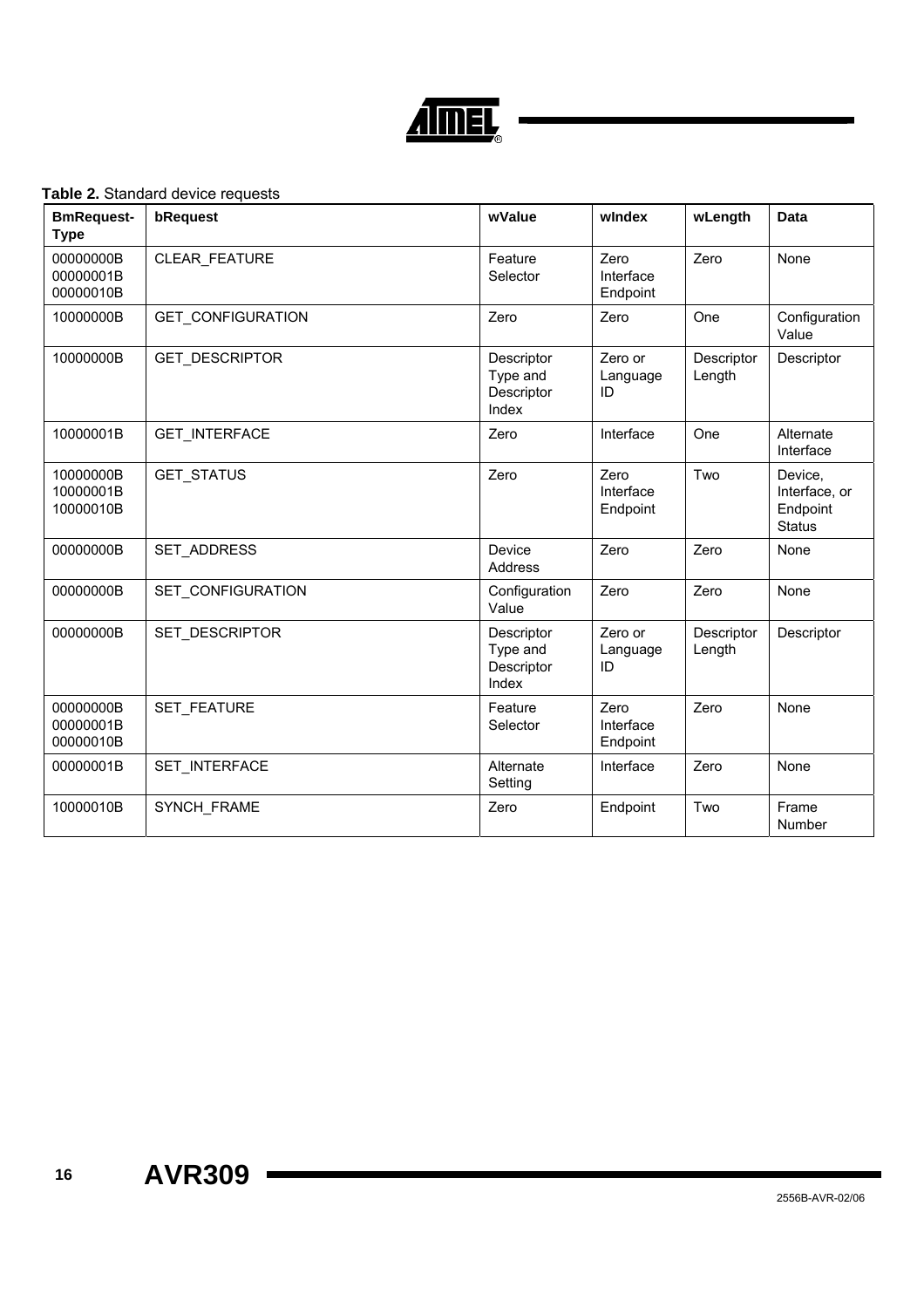| <b>BmRequest-</b><br><b>Type</b> | bRequest<br>(function name)     | bRequest<br>(number) | wValue<br>(param1)           | windex<br>(param2)        | wLength        | Data                                         |
|----------------------------------|---------------------------------|----------------------|------------------------------|---------------------------|----------------|----------------------------------------------|
| 110xxxxxB                        | FNCNumberDoSetInfraBufferEmpty  | $\mathbf{1}$         | None                         | None                      | $\mathbf{1}$   | <b>Status</b>                                |
| 110xxxxxB                        | FNCNumberDoGetInfraCode         | $\overline{2}$       | None                         | None                      | $\mathbf{1}$   | <b>Status</b>                                |
| 110xxxxxB                        | FNCNumberDoSetDataPortDirection | $\mathbf{3}$         | <b>DDRB</b><br><b>DDRC</b>   | <b>DDRD</b><br>usedports  | $\mathbf{1}$   | <b>Status</b>                                |
| 110xxxxxB                        | FNCNumberDoGetDataPortDirection | $\overline{4}$       | None                         | None                      | 3              | <b>DDRB</b><br><b>DDRC</b><br><b>DDRD</b>    |
| 110xxxxxB                        | FNCNumberDoSetOutDataPort       | 5                    | <b>PORTB</b><br><b>PORTC</b> | <b>PORTD</b><br>usedports | 1              | <b>Status</b>                                |
| 110xxxxxB                        | FNCNumberDoGetOutDataPort       | 6                    | None                         | None                      | 3              | <b>PORTB</b><br><b>PORTC</b><br><b>PORTD</b> |
| 110xxxxxB                        | <b>FNCNumberDoGetInDataPort</b> | $\overline{7}$       | None                         | None                      | 3              | <b>PINB</b><br><b>PINC</b><br><b>PIND</b>    |
| 110xxxxxB                        | FNCNumberDoEEPROMRead           | 8                    | Address                      | None                      | Length         | <b>EEPROM</b><br>bytes                       |
| 110xxxxxB                        | <b>FNCNumberDoEEPROMWrite</b>   | 9                    | Address                      | <b>EEPROM</b><br>value    | $\mathbf{1}$   | <b>Status</b>                                |
| 110xxxxxB                        | FNCNumberDoRS232Send            | 10                   | RS232 byte<br>value          | None                      | $\mathbf{1}$   | <b>Status</b>                                |
| 110xxxxxB                        | FNCNumberDoRS232Read            | 11                   | None                         | None                      | $\overline{2}$ | <b>Status</b>                                |
| 110xxxxxB                        | FNCNumberDoSetRS232Baud         | 12                   | Baudrate Lo                  | Baudrate Hi               | $\mathbf{1}$   | <b>Status</b>                                |
| 110xxxxxB                        | FNCNumberDoGetRS232Baud         | 13                   | None                         | None                      | $\overline{2}$ | <b>Baudrate</b>                              |
| 110xxxxxB                        | FNCNumberDoGetRS232Buffer       | 14                   | None                         | None                      | Length         | RS232 bytes<br>from FIFO                     |
| 110xxxxxB                        | FNCNumberDoSetRS232DataBits     | 15                   | Databits value               | None                      | $\mathbf{1}$   | <b>Status</b>                                |
| 110xxxxxB                        | FNCNumberDoGetRS232DataBits     | 16                   | None                         | None                      | 1              | Databits<br>value                            |
| 110xxxxxB                        | FNCNumberDoSetRS232Parity       | 17                   | Parity value                 | None                      | $\mathbf{1}$   | <b>Status</b>                                |
| 110xxxxxB                        | FNCNumberDoGetRS232Parity       | 18                   | None                         | None                      | 1              | Parity value                                 |
| 110xxxxxB                        | FNCNumberDoSetRS232StopBits     | 19                   | Stopbits value               | None                      | $\mathbf 1$    | <b>Status</b>                                |
| 110xxxxxB                        | FNCNumberDoGetRS232StopBits     | 20                   | None                         | None                      | 1              | Stopbits<br>value                            |

**Table 3.** Vendor device requests used in firmware as functions calls.

The Control Transfer mode is used for the user communication, implemented as custom functions in the firmware. The Vendor Type request in the bmRequestType field (bits D6-D5 = 2) is used. Here all succeeding fields (bRequest, wValue, wIndex) can be modified according to the programmer's purposes. In our implementation, the bRequest field is used for the function number and the next fields are used for function parameters. The first parameter is in the wValue slot, the second at the wIndex location.

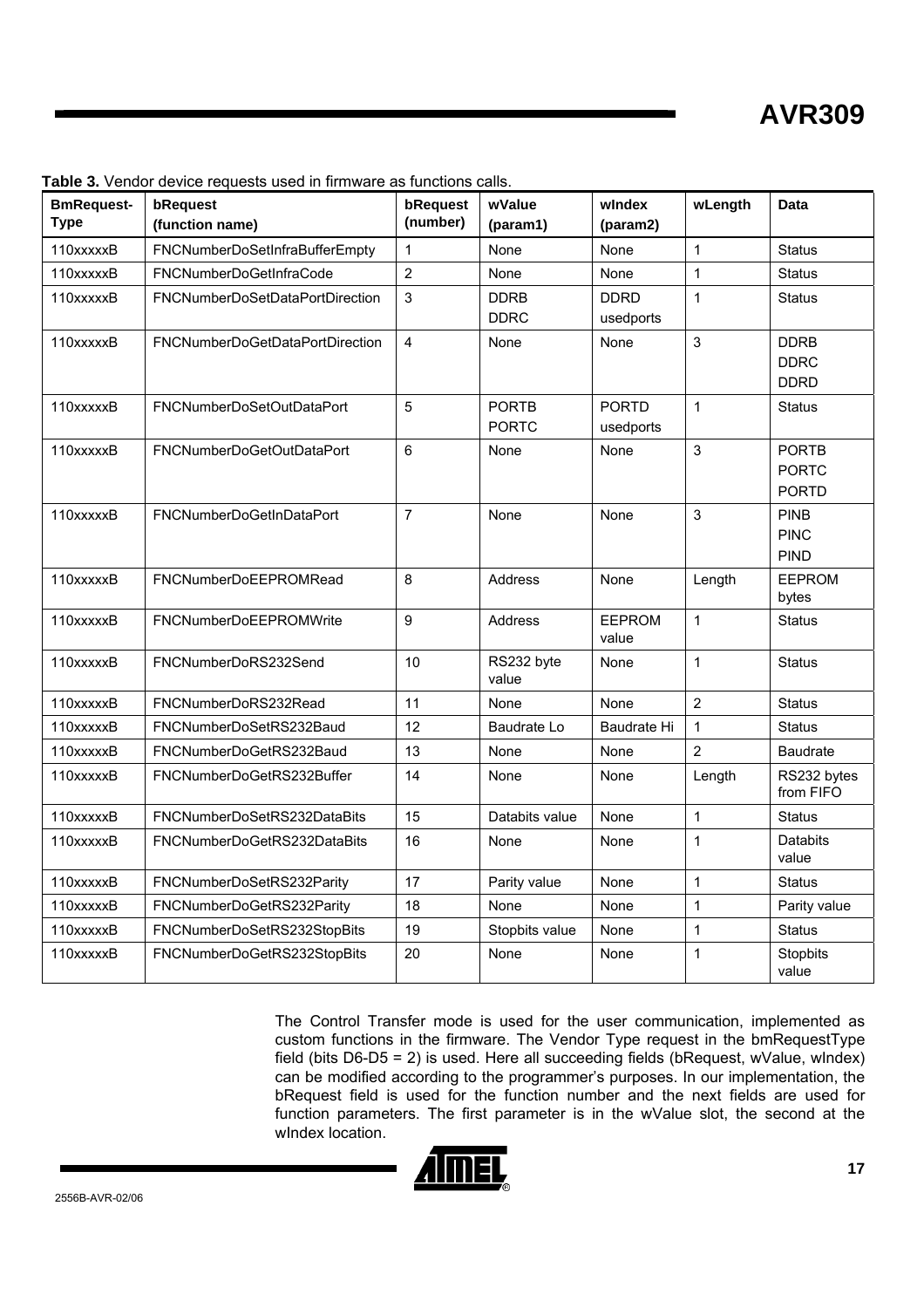

An example from the implementation is EEPROM writing. bRequest = 9 is chosen as function number. The wValue field is used for EEPROM address, and the value to write (EEPROM data) is in the wIndex field. According to this, we obtain the following function is obtained: EEPROMWrite(Address, Value).

If more user functions are required, it is enough to add function numbers and the body of the required function into the firmware. The technique can be extracted from the built-in functions in the firmware (see source code).

USB host also communicates with device with IN control transfers. Host sends an 8 byte IN data packet to the device in the format defined above (function number and parameters), and the device then answers with requested data. The length of the answered data is firmware limited in some cases up to 255 bytes, but the main limitation is on the device driver side on the host computer. The current driver supports 8-byte length answers in Vendor Type requests.

## **4.9 Firmware customization**

Users can add new functions into the firmware and extend the device features.

In the firmware there are 3 examples on how to add user functions: DoUserFunctionX (X=0,1,2). Look at these examples to see how to add similar extended functions. The contents of the functions only depend on the device requirements.

The identification and device name presented to the computer side can be modified in the firmware This name is located in firmware as strings and can be changed to any string. However these names are recommended to be changed together with the USB PID (product ID) and VID (vendor ID) for correct recognition in target systems.

VID together with PID must be unique for a given device type. Therefore it is recommended that if a device functionality is changed, one should also modify the PID and/or VID. Vendor ID depends on the USB device vendor and must be assigned from the USB organization (see more information in [\[1\]\)](#page-20-1). Every vendor has its own ID and therefore this value cannot be changed to any unassigned value. But the product ID depends only on the vendor's choice, and the purpose of the PID is to recognize the different devices from the same vendor.

This application note is setup with VID 0x03EB and PID 0x21FF which is Atmel's VID. Do not use this VID in your target system.

# **4.10 PC software**

In order to communicate with the device some software support on the PC side is needed. This software is divided into 3 levels:

- 1. Device driver: Used for low-level communication with the device and for installation into operating system (Windows98/ME/NT/XP).
- 2. DLL library: Used for encapsulation of device functions and communication with the device driver. The DLL simplifies the device function access from the user's application. It includes some device and operating system related functions (threads, buffers, etc.).
- 3. User application: Makes user interface for friendly communication between user and device. Uses function calls from DLL library only.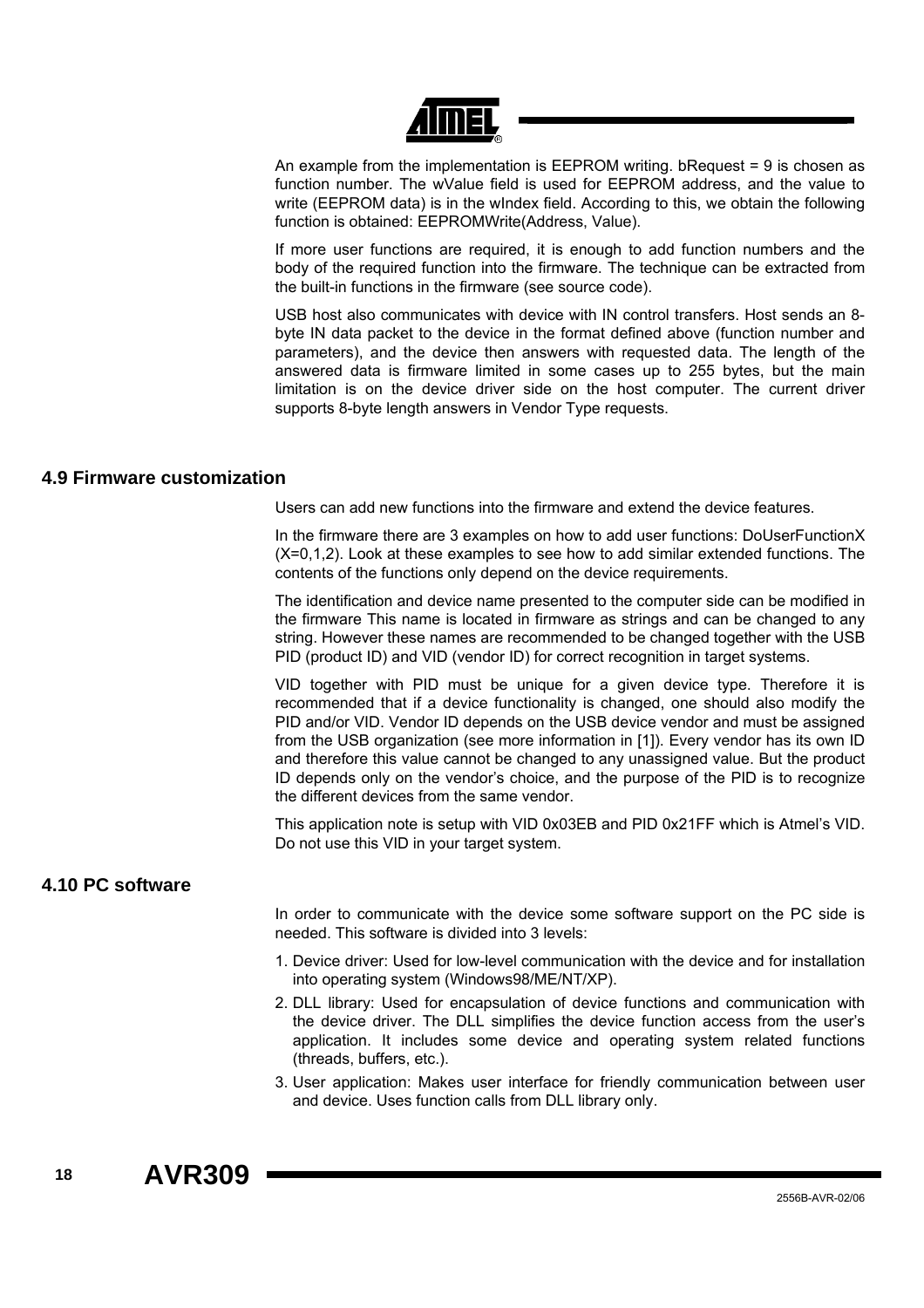## **4.10.1 Device driver and installation files**

The first time the USB device is connected to the computer USB port, the operating system will detect the device and request driver files. This is called device installation. For the installation process it is necessary not only to make the device driver, but also an installation script in which the installation steps are described.

The device driver for the device described in this document is made with Windows2000 DDK (Driver Development Kit). The development of the USB driver is based on one of the included examples in the DDK – IsoUsb. This driver has been modified for AVR USB device communication. In the original source code, parts have been extended/added around the IOCTL communications, because this device communicates with the computer through these IOCTL calls. To reduce the driver code size, unused parts have been removed. The name of the driver is "AVR309.sys" and it works as sender of commands to the USB device (Control IN transfers). The driver works on all 32-bit Windows versions except Win95.

An installation script written in an INF file is used during device installation. In this INF file the various installation steps are described. The file "AVR309.inf" was created using a text editor. This file is requested by the operating system during installation. During the installation process, the driver file is copied into the system and the required system changes are made. The INF file ensures installation of the DLL library to the system search path for easy reach from various applications.

Three files are necessary for device installation: INF file "AVR309.inf", driver "AVR309.sys", and DLL library "AVR309.dll".

## **4.10.2 DLL library**

The DLL library communicates with the device driver and all device functions are implemented in this library. This way the programming of end-user applications is simplified. The DLL library ensures exclusive access to the device (serializes device access), contains system buffer for RS232 data reception, and creates a single system thread for device RS232 data buffer reading.

Serialization in DLL ensures that only one application/thread will communicate with the device at any given time. This is necessary because of the possibility of mixing question and answer from various applications at the same time.

A system buffer for RS232 data reception ensures that the data received from the device's RS232 line is stored into one buffer that is common to all applications. This way, data received by the device will be sent to all applications. There is no danger that an application will receive incomplete data because some other application has read some of the data before.

Only one system thread exists for all applications, and will periodically request device for RS232 data. The thread will then store received data into the system buffer. Only one system buffer solution ensures small CPU usage (in comparison to every application having their own thread) and simplifies storing data into the system buffer.

All device functions are defined in the DLL library, and they are exported in a userfriendly form: not as function number and parameters, but as tidy function names with parameters. Some functions are more complex internally, as the function for RS232 buffer data read. This way, developers of end-user applications can rapidly write application using only the DLL interface. There is no need to study the low-level

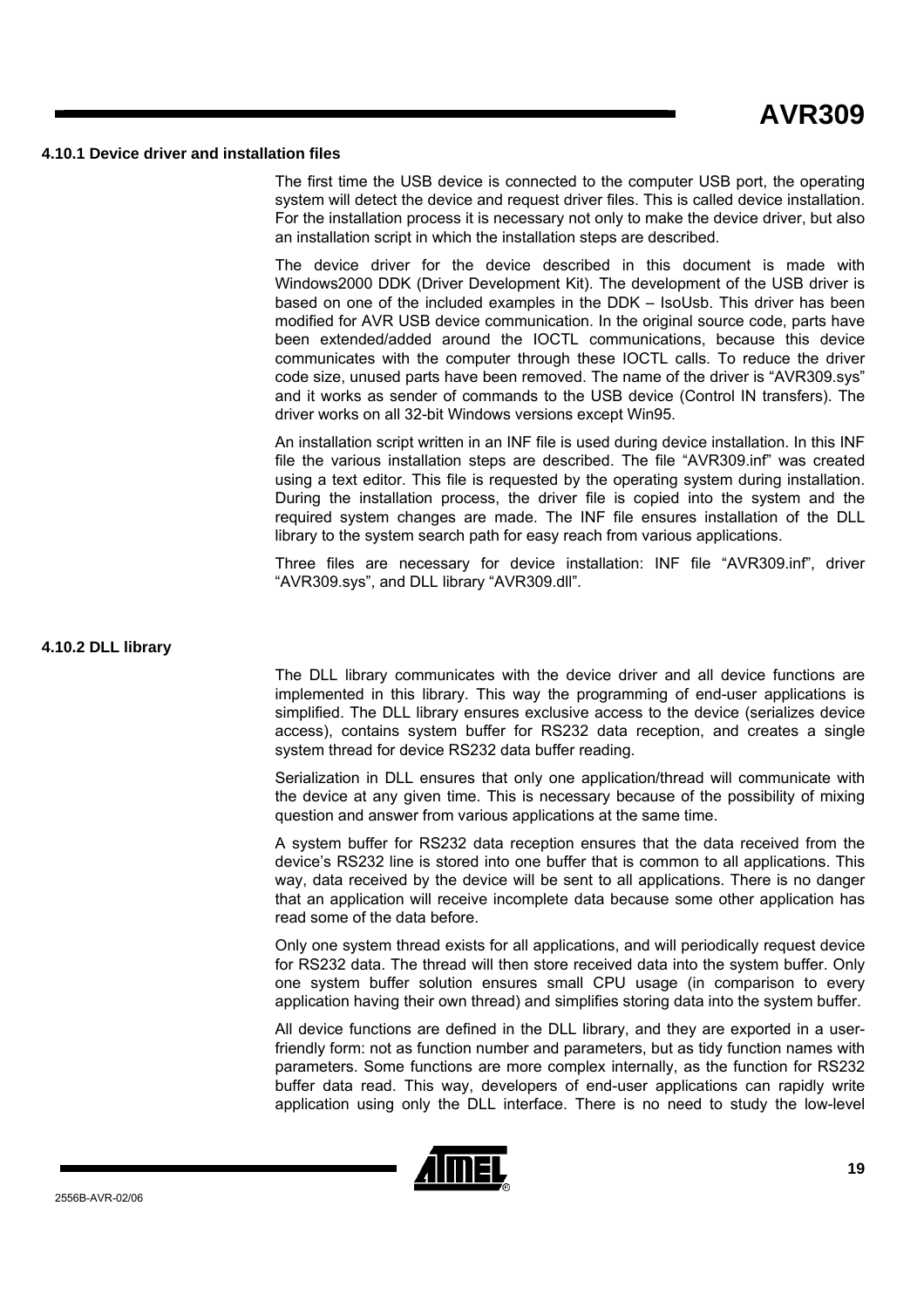

device functions, as the DLL library separates the application programmer level from the hardware level.

Declarations are written for the 3 mostly used programming languages: Borland Delphi, C++ (Borland or Microsoft) and Visual Basic. A detailed description of these functions can be found in the included help file AVR309\_DLL\_help.htm.

The DLL is written in Delphi, and all source code is included in this application note.

## **4.10.3 End user application**

The end-user application will use functions from the DLL library to communicate with the device only. Its main purpose is to make a user-friendly graphical user interface (GUI).

Application programmers use the DLL library to write their own applications. An example can be found in the published project where all the source code is available. Many applications can be written using this example as starting point, and in several programming languages (Delphi, C++, and Visual Basic).

There is included an example of an end user application called "AVR309demo.exe". This software is only meant as an example on how to use the functions from the DLL library. The included source code is written in Delphi, and can be used as a template for other applications.

## **4.10.4 UART speed error discussion**

The microcontroller uses a 12MHz clock because of the USB sampling. But using this clock value has a minor disadvantage in that baud rate generation will contain small errors for the standard baud rates. However the high value of the clock minimizes this error. Absolute maximum error that could be accepted in baud rate generation is 4%: because maximum error is half a bit duration (0.5) and the maximum packet time is 12bits = 1start bit + 8data bits + 1parity bit + 2stop bits. Then the error is:  $0.5/12*100\% = 4.1\%$ .

The functions in the DLL automatically check this error and set the baud rate of the microcontroller only if the error is below 4%, it also returns an error message in case of an unsupported baud rate. It is however recommended to never use an error larger than 2%.

[Table 4](#page-19-0) summarizes the errors of the standard baud rates when using a 12MHz clock.

<span id="page-19-0"></span>**Table 4.** AVR UART baud rate errors (12MHz clock)

| <b>Standard baudrates</b> | <b>Baudrate in AVR</b> | Error [%] |
|---------------------------|------------------------|-----------|
| 600                       | 602                    | $+0.33$   |
| 1200                      | 1204                   | $+0.33$   |
| 2400                      | 2408                   | $+0.33$   |
| 4800                      | 4808                   | $+0.17$   |
| 9600                      | 9616                   | $+0.17$   |
| 19200                     | 19230                  | $+0.16$   |
| 28800                     | 28846                  | $+0.16$   |
| 38400                     | 38462                  | $+0.16$   |
| 57600                     | 57692                  | $+0.16$   |
| 115200                    | 115384                 | $+0.16$   |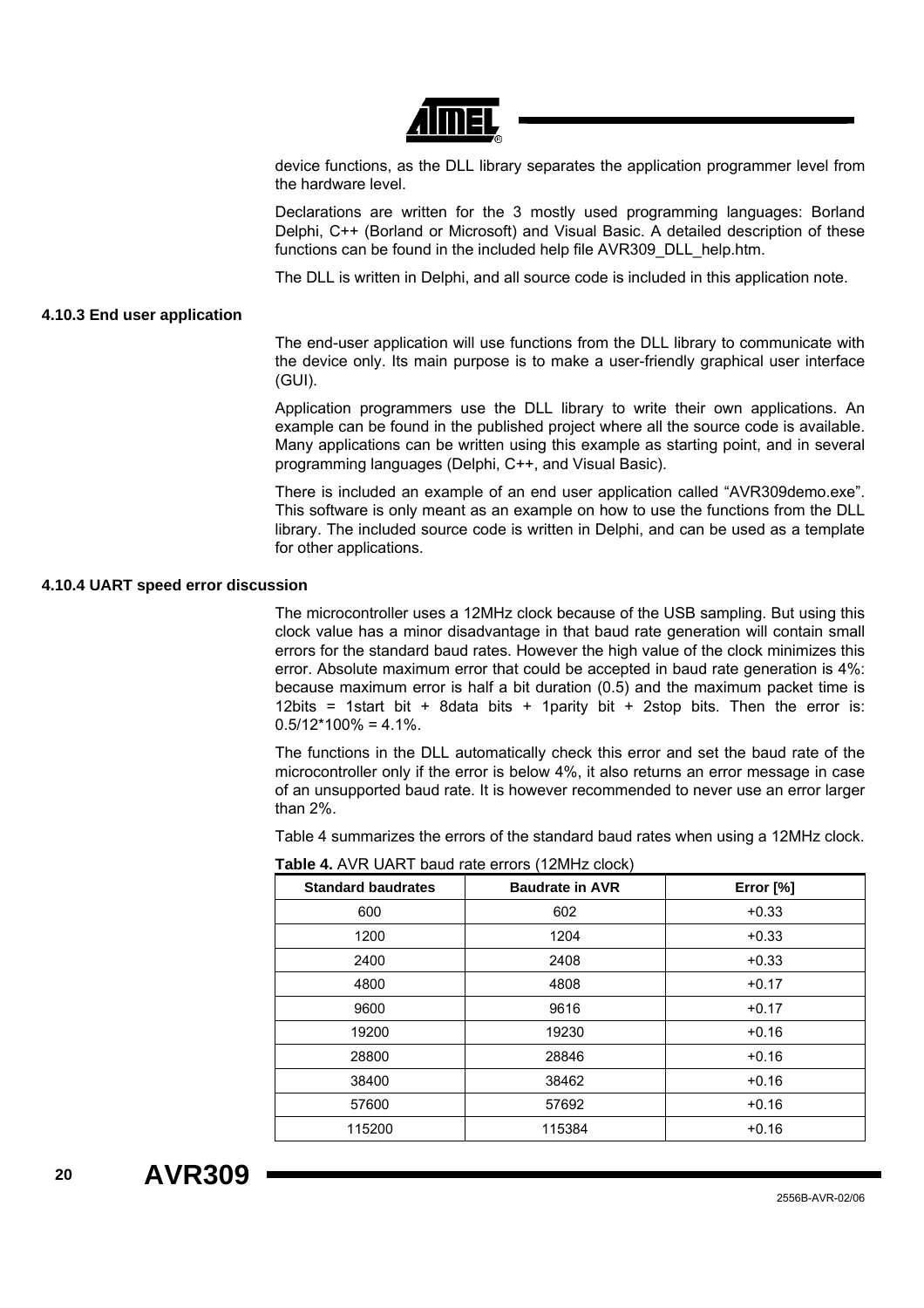# **5 Used documentation and resources**

# **5.1 USB related resources:**

- <span id="page-20-1"></span>[1] http://www.usb.org - USB specification and another USB related resources
- <span id="page-20-0"></span>[2] usb-in-a-nutshell.pdf from http://www.beyondlogic.org/usbnutshell/usb-in-anutshell.pdf - very good and simple document how USB works
- [3] http://www.beyondlogic.org USB related resources
- [4] enumeration.pdf exact pictures how USB enumeration works
- [5] http://mes.loyola.edu/faculty/phs/usb1.html
- [6] http://www.mcu.cz USB section (in Czech/Slovak language)
- [7] crcdes.pdf implementation CRC in USB
- [8] USBspec1-1.pdf USB 1.1 specification
- [9] usb 20.pdf USB 2.0 specification

# **5.2 AVR related resources:**

- [10] http://www.atmel.com/AVR AVR 8-bit microcontrollers family
- [11] doc2543.pdf ATtiny2313 datasheet http://www.atmel.com/dyn/products/product\_card.asp?part\_id=3229
- [12] doc2545.pdf ATmega48/88/168 datasheet http://www.atmel.com/dyn/products/product\_card.asp?part\_id=3301
- [13] avr910.pdf AVR ISP programming
- [14] http://www.avrfreaks.com a lot of AVR resources and information
- [15] AVR Studio 4 debugging tool for the AVR family (from http://www.atmel.com)
- [16] Simple LPT ISP programmer. (http://www.hw.cz/products/lpt\_isp\_prog/index.html)

# **5.3 Driver related resources:**

- [17] http://www.beyondlogic.org USB related resources about USB drivers
- [18] http://www.cypress.com fully documented USB driver (for USB thermometer)
- [19] http://www.jungo.com WinDriver and KernetDriver easy to use USB drivers
- [20] http://microsoft.com Microsoft Windows DDK Driver Development Kit tools for drivers writing

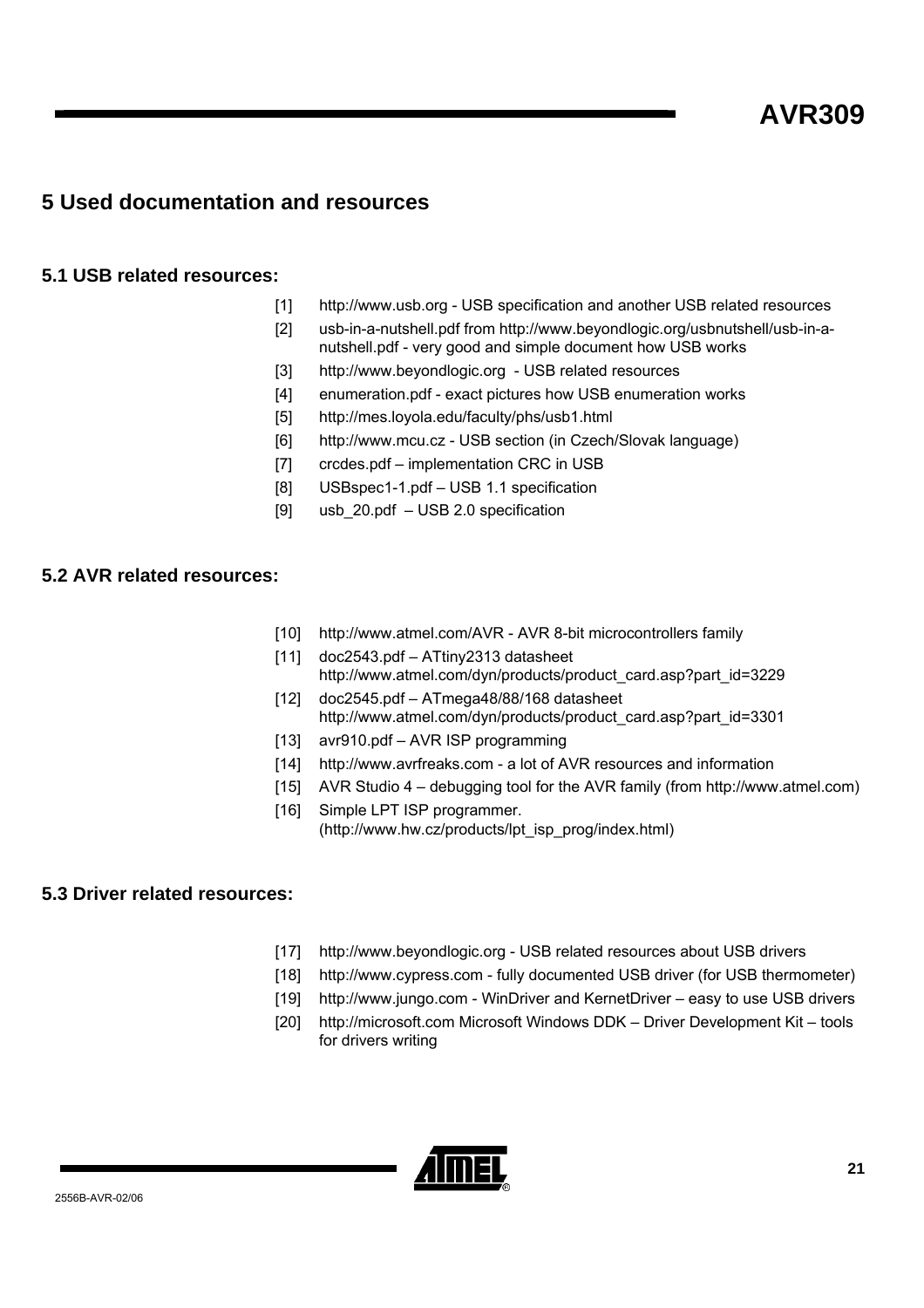

# **6 Appendix**

The appendixes are included in a separate attachment file to this application note.

# **6.1 AVR firmware with source code**

Firmware source code for the ATtiny2313 AVR microcontroller was written in AVR Studio 4. Source code can be found in the text file USBtiny2313.asm.

## **6.2 DLL library with source code**

Library AVR309.dll was written in Delphi3, so its source code is based on Object Pascal language. Interfaces (Delphi, C/C++ and Visual Basic.) to the DLL library (exported functions) "AVR309.dll" are described in file AVR309\_DLL\_help.htm. Whole source code of AVR309.dll library written in Delphi3 can be found in file AVR309.dpr (Delphi3 project).

## **6.3 End user application example, with source code**

The example using the DLL library as an end user application is AVR309USBdemo.exe. The source code is a Delphi3 application: AVR309USBdemo.dpr.

# **7 About the Author**

Ing. Igor Cesko Slovakia www.cesko.host.sk cesko@internet.sk

**22 AVR309**